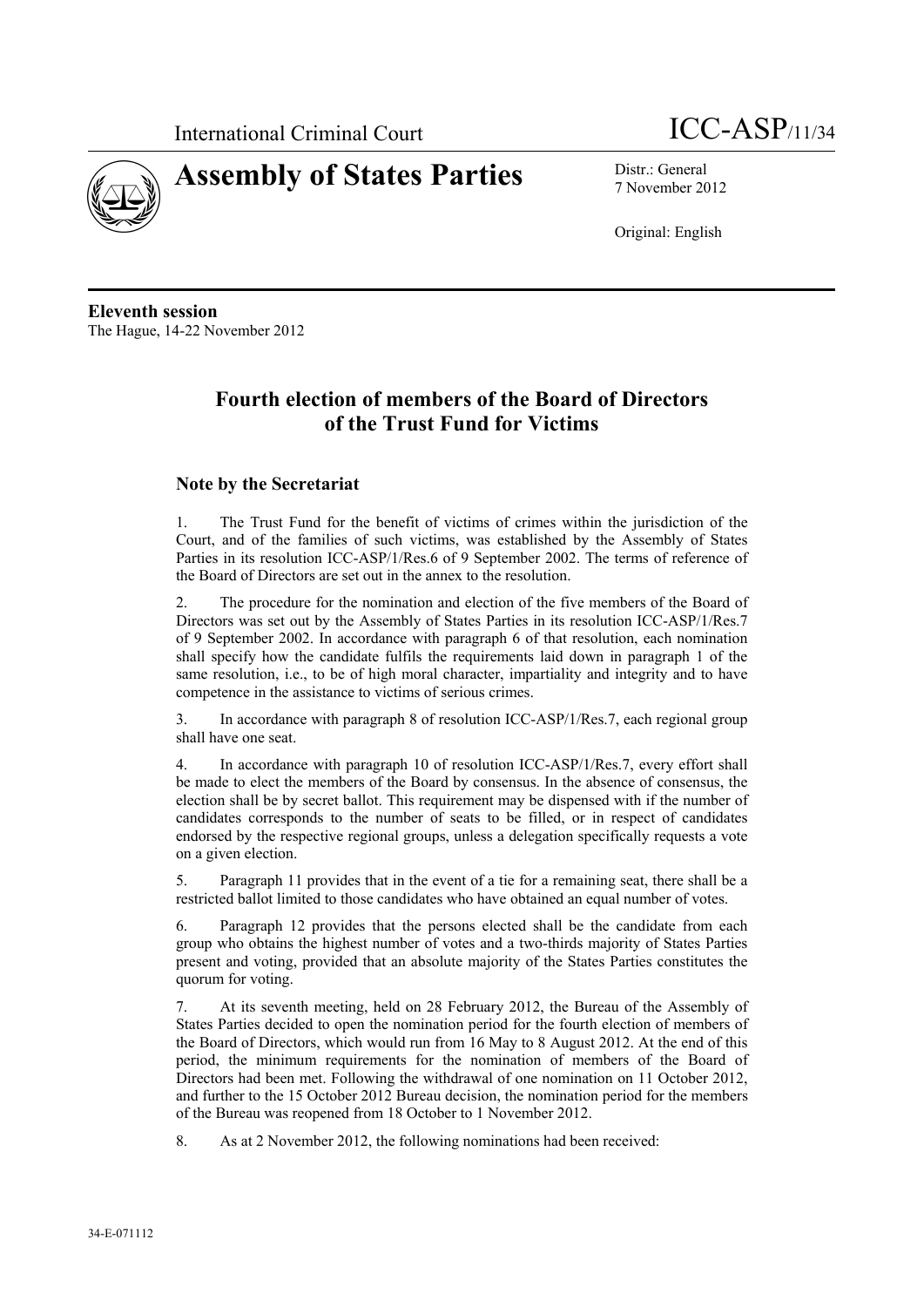African States

Mr. Sayeman Bula-Bula (Democratic Republic of the Congo)

Asia-Pacific States Mr. Motoo Noguchi (Japan)

Eastern European States Ms. Vaira Vīķe-Freiberga (Latvia)

Group of Latin American and Caribbean States Mr. Denys Toscano Amores (Ecuador)

Western European and other States Ms. Elisabeth Rehn (Finland)

9. In accordance with paragraph 7 of resolution ICC-ASP/1/Res.7, information relating to the candidates, with accompanying documents, is contained in the annex to the present note.

# **Annex**

# **Alphabetical list of candidates (with statements of qualifications)**

# *Content*

| Name and nationality* |  | Page |
|-----------------------|--|------|
| $\overline{1}$ .      |  |      |
|                       |  |      |
| 3.                    |  |      |
| 4.                    |  |      |
| 5.                    |  |      |

# **1. Bula-Bula, Sayeman (Democratic Republic of the Congo)**

[Original: French]

# **Note verbale**

The Ministry of Foreign Affairs, International Co-operation and Francophonie presents its compliments to the Secretariat of the Assembly of States Parties to the Rome Statute and has the honour to refer to the decision of the Bureau of the Assembly of States Parties of 28 February 2012 concerning the election of members to the above-mentioned Board of Directors, and to Note No. ICC-ASP/11/S/06 of 23 April 2012 from the Secretariat of the States Parties regarding that election, and hereby submits the candidacy of Mr. Sayeman Bula-Bula, who is of Congolese nationality, for election to the Board of Directors of the Trust Fund for Victims.

The candidate has since 1987 been Professor of International Law, including international humanitarian law, both at the University of Kinshasa and abroad, and has in particular sat as Judge *ad hoc* at the International Court of Justice (2000-2002), served as international expert to the Office of the United Nations High Commissioner for Human Rights (1996-1998), sat as Chair of the National Commission for the Campaign against Corruption (2002-2004), and carried out the duties of regional representative of the African Human Rights Network/Justice and Protection (1990-1995).

 $\overline{a}$ 

 Also the nominating State(s) unless otherwise indicated.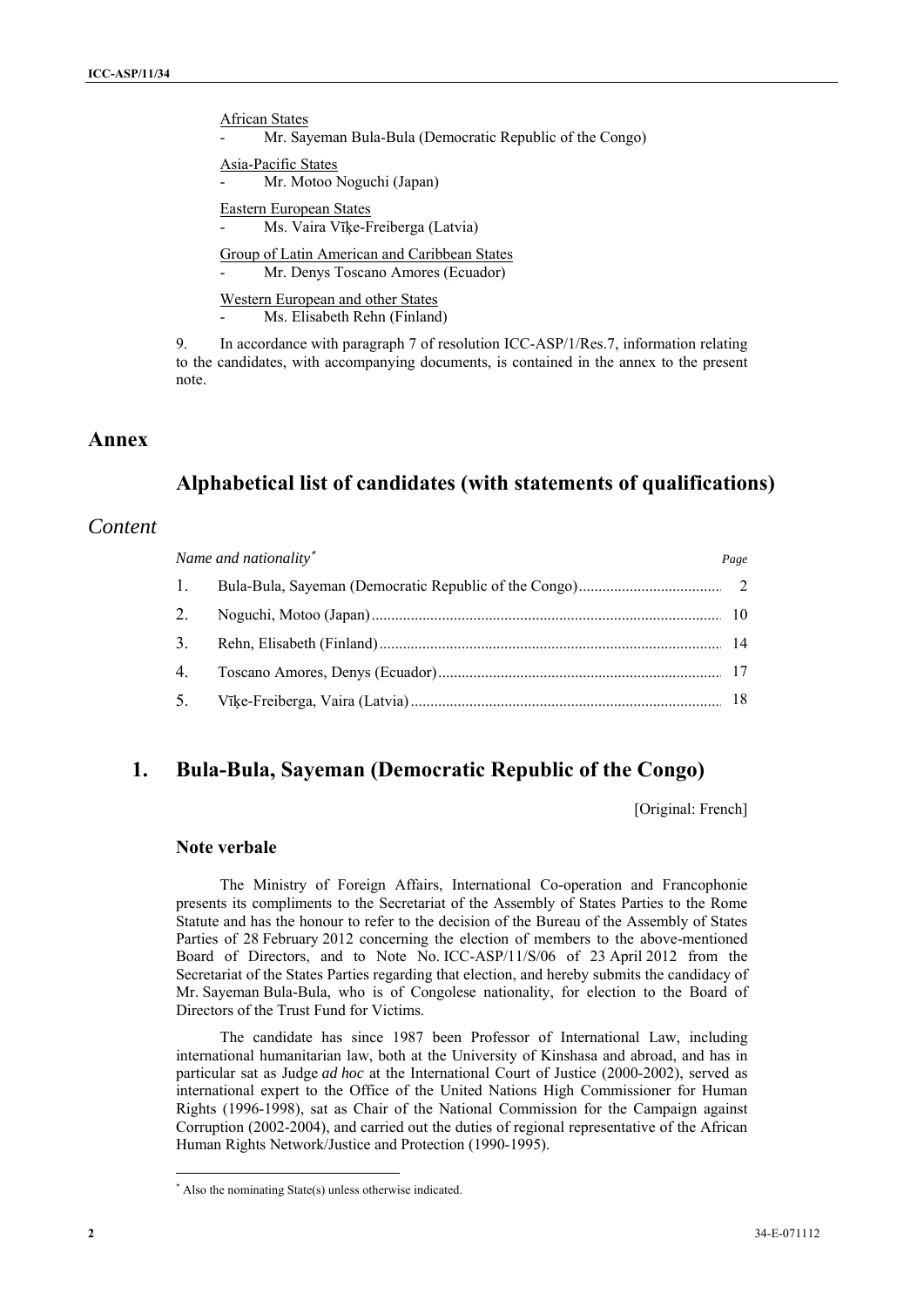The curriculum vitae of Mr. Sayeman Bula-Bula, which is appended to this Note, shows that he satisfies both the objective and the subjective conditions required by the relevant resolutions of the Assembly of States Parties to the Rome Statute.

[…]

## **Curriculum vitae**

Tenured Professor at the University of Kinshasa, Democratic Republic of the Congo (1987 to present)

Former Judge *ad hoc* at the International Court of Justice (2000-2002)

Member of the Permanent Court of Arbitration (2001-2013)

Member of the Editorial Board, African Yearbook of International Law (2003 to present)

## **Personal details**

Name: BULA-BULA

Given name: Sayeman

Place and date of birth: Ebonda (Congo), 31 August 1950

Marital status: married, two (2) children

Nationality: Congolese

Profession : University professor

Other professional activities: expert/consultant to various government, non-government and international bodies.

## **University education**

| 1986 | Doctorate in law, University of Louvain.                   |
|------|------------------------------------------------------------|
| 1976 | Masters ( <i>License</i> ) in law, University of Kinshasa. |
| 1973 | Law graduate, University of Kinshasa.                      |

Various certificates and diplomas.

#### **Professional experience at national level**

#### *Administrative*

| 2002 | Chair of the National Commission for the Campaign against Corruption |
|------|----------------------------------------------------------------------|
|      | $(2002 - 2004)$ .                                                    |

### *University administration*

1995 Administrative Secretary-General (1995-1996) of the University of Kinshasa. Member of the Board of Management, acting Academic Secretary-General and substitute Rector (October 1995 and March 1996). 1994 Vice-Dean of the Law Faculty of the University of Kinshasa (1994-1995), responsible for organizing practical and theoretical instruction; member of the Faculty Board, and substitute Dean.

1988 Academic Secretary, Law Faculty of the University of Kinshasa, responsible for the teaching programme (1988-1994).

### *Teaching*

| 1998      | "Tenured Professor", 1998 to present. |
|-----------|---------------------------------------|
| 1992-1997 | "Professor".                          |
| 1988-1992 | "Associate Professor".                |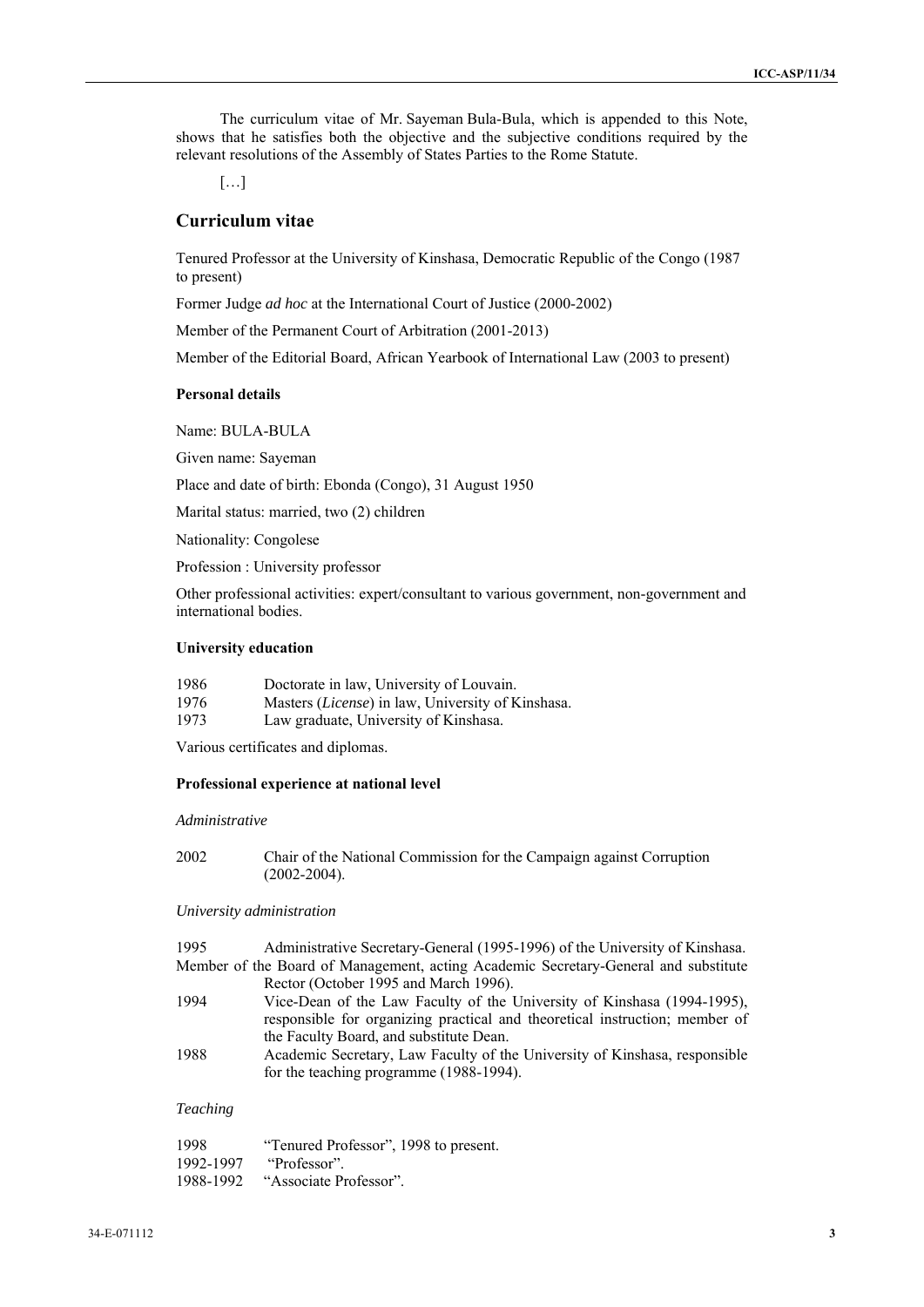|             | 1976-1980 "Teaching Assistant".                                                                                                                                                                                                                                                                                                                                                                                                                            |
|-------------|------------------------------------------------------------------------------------------------------------------------------------------------------------------------------------------------------------------------------------------------------------------------------------------------------------------------------------------------------------------------------------------------------------------------------------------------------------|
| Consultancy |                                                                                                                                                                                                                                                                                                                                                                                                                                                            |
| 2009        | Special Consultant to the Hydrocarbons Ministry for the delimitation of the<br>external boundary of the continental shelf.                                                                                                                                                                                                                                                                                                                                 |
| 2008        | Special Consultant to the Ministry of Foreign Affairs and International<br>Cooperation.                                                                                                                                                                                                                                                                                                                                                                    |
| 1998-2001   | Consultant to the Energy Ministry on the drafting of a Protocol of Agreement<br>on scientific collaboration between the Democratic Republic of the Congo<br>and the Universities of Miami and Syracuse in the United States of America<br>in connection with the Lakes Edward, Albert and Tanganyika Geosciences<br>Project (GEOLAT, 1998-2001), under the programme, International Decade<br>for East African Lakes (IDEAL), 1993-2003, July-August 1998. |
| 1998        | Consultant to the Ministry for the Development of the Petroleum Industry,<br>responsible for studying the issue of delimitation of the maritime boundaries<br>of the Democratic Republic of the Congo, July 1998.                                                                                                                                                                                                                                          |
| 1989        | Official World Bank Expert for the Third Water Project, Zaïre - World Bank,<br>Loan 1939, ZR, invitation to tender for preparation of a Zaïre Water Code<br>(1989-1994).                                                                                                                                                                                                                                                                                   |

## **Professional experience at international level**

## *International expert*

| 2010 | Invited by the International Tribunal for the Law of the Sea (ITLOS) to a<br>conference on "Current Trends in the Law of Sea in the Atlantic Seaboard<br>States of Africa", Hamburg, (FRG), 2 September 2010. |
|------|---------------------------------------------------------------------------------------------------------------------------------------------------------------------------------------------------------------|
|      | Participant in the Berman one-day seminar, "Colonialism and International<br>Law: Passions, Ambivalence and Nationalism", University of Paris I,                                                              |
|      | Panthéon-Sorbonne, 25 March 2010.                                                                                                                                                                             |
| 2003 | Member of the Panel for the Arbitration of Disputes concerning Natural<br>Resources and the Environment of the Permanent Court of Arbitration, 2003<br>to present.                                            |
| 2001 | Member of the Permanent Court of Arbitration (The Hague), since 2001.                                                                                                                                         |
|      | Member of the Special Arbitral Tribunal for Maritime Fisheries, since 2001.                                                                                                                                   |
| 2000 | Judge <i>ad hoc</i> at the International Court of Justice, case concerning the Arrest                                                                                                                         |
|      | Warrant of 11 April 2000 (DRC v. Belgium), 2000-2002.                                                                                                                                                         |
| 1999 | Member of the Special Arbitral Tribunal for the Protection and Preservation                                                                                                                                   |
|      | of the Marine Environment, approved by UNEP as qualified for special                                                                                                                                          |
|      | arbitration, 20 January 1999.                                                                                                                                                                                 |
| 1997 | Coordinator (L.4) of the project, "Promoting the Rule of Law", of the Office                                                                                                                                  |
|      | of the United Nations High Commissioner for Human Rights, Republic of<br>Haïti (1997 to 1998).                                                                                                                |
| 1996 | Coordinator (L.4) of the project to establish a chair of human rights law and                                                                                                                                 |
|      | international humanitarian law of the Office of the United Nations High                                                                                                                                       |
|      | Commisioner for Human Rights at the Bujumbura Military Academy                                                                                                                                                |
|      | (Burundi), 1996.                                                                                                                                                                                              |
|      | Facilitator, seminar on international humanitarian law for United Nations                                                                                                                                     |
|      | officials, organized by the Office of the United Nations High Commissioner                                                                                                                                    |
|      | for Human Rights (Geneva, 27 July to 3 August 1996).                                                                                                                                                          |
|      | Facilitator, seminar on international humanitarian law for the High Command                                                                                                                                   |
|      | of the Togo Armed Forces, organized by the Office of the United Nations                                                                                                                                       |
|      | High Commissioner for Human Rights (Lomé, 20-27 October 1996).                                                                                                                                                |
|      |                                                                                                                                                                                                               |

*Membership of learned societies* 

- 2007 Member of the National Scientific Board of the DRC.
- 2002 Member of the editorial board, *African Yearbook of International Law* (The Hague), 2002 to present.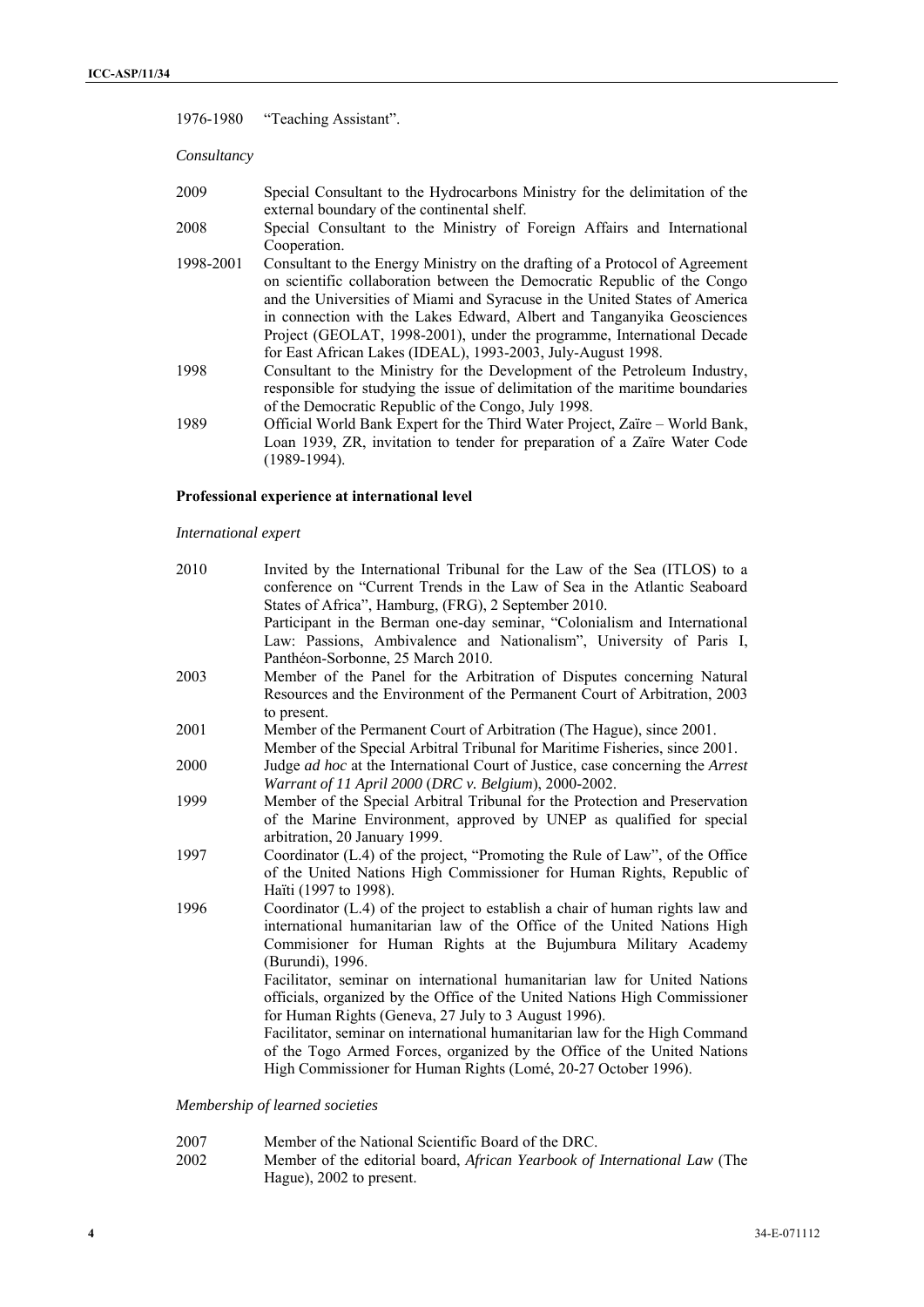- 1993 Member of the African Society of International and Comparative Law (London), 1993 -2000.
- 1992 Member and co-founder of the Francophone network "Droit de l'environnement" (Montreal, 1992 to present).

*Membership of other associations* 

2003 Member, Wilton Park International Association (London, 2003 to present).

*Diplomatic and multilateral activities* 

- Jan. 2009 Member, COHYDRO delegation (DRC) to Yaoundé with a view to delimitation of the external boundary of the continental shelf, Yaoundé, 10 to 16 January 2009.
- Nov. 2008 DRC candidate in the United Nations General Assembly and Security Council elections to the International Court of Justice.
- Oct.2008 Speaker on behalf of the delegation of the DRC following the Report of the President of the International Court of Justice to the United Nations General Assembly; New York, 30 October 2008.
- June 2008 Head of the DRC delegation at the 18th meeting of the States Parties to the United Nations Convention on the Law of the Sea, New York, 13 to 20 June 2008.

Member of the DRC delegation to the African Union Summit at Sharm El-Sheik (Egypt), 25 to 30 June 2008.

March 2008 Participant at the United Nations Conference on High Seas Fishing, New York, 16 to 20 March 2008.

> DRC delegate at the seventh series of unofficial consultations with States Parties for purposes of the implementation of the provsions of the United Nations Convention on the Law of the Sea of 10 December 1982 concerning the conservation and management of stocks of fish populations that straddle the boundaries of exclusive economic zones ("straddling stocks") and of stocks of highly migratory species, New York, 11-12 March 2008.

Meetings with the following ambassadors and permanent representatives to the UN Security Council: Le Luang Minh (Vietnam), Frances Mary Lisson (Australia), Johan C. Verbeeke (Belgium), Liu Zhenmin (China), Marcello Spatafora (Italy), Yukio Takasu (Japan), Jorge Urbina (Costa Rica), Maria Viotti (Brazil) and the deputy permanent representative of France, Mr. Jean-Pierre Lacroix, in connection with the elections to the ICJ, New York, 14 to 17 March 2008.

- June 2007 Invited as expert to the meeting held on 20 and 21 June 2007 at Tripoli by the African Union on the proposal for the creation of a United States of Africa.
- June 2008 Delegate of the DRC to the  $34<sup>th</sup>$  Summit of the OAU which adopted the Additional Protocol to the African Charter on Human and Peoples' Rights on the creation of the African Court of Human and Peoples' Rights, held from 2 to 10 June 1998 in Ouagadougou (Burkina Faso).
- March 2008 Principal facilitator at the joint OAU/ICRC/UN/EU seminar on "Anarchic conflicts", organised for the permanent representatives to the UN Security Council and the OAU, Addis Ababa, Ethiopia, 30-31 March 1998.

*International scholarly activities* 

- March 2009 Member of the judges' panel for a thesis on the subject of "Sustainable Forest Management", Law Faculty. University of Louvain-la-Neuve, 27 March 2009.
- Feb. 2009 Guest of the University of Paris I Panthéon-Sorbonne for the launch of the book *La France dans le monde : puissance ou influence*, 10 February 2009.
- 2008 Co-promoter of the joint University of Kinshasa–Université libre de Bruxelles (Dutch-speaking) research project on "Research methodology in international law", January 2008.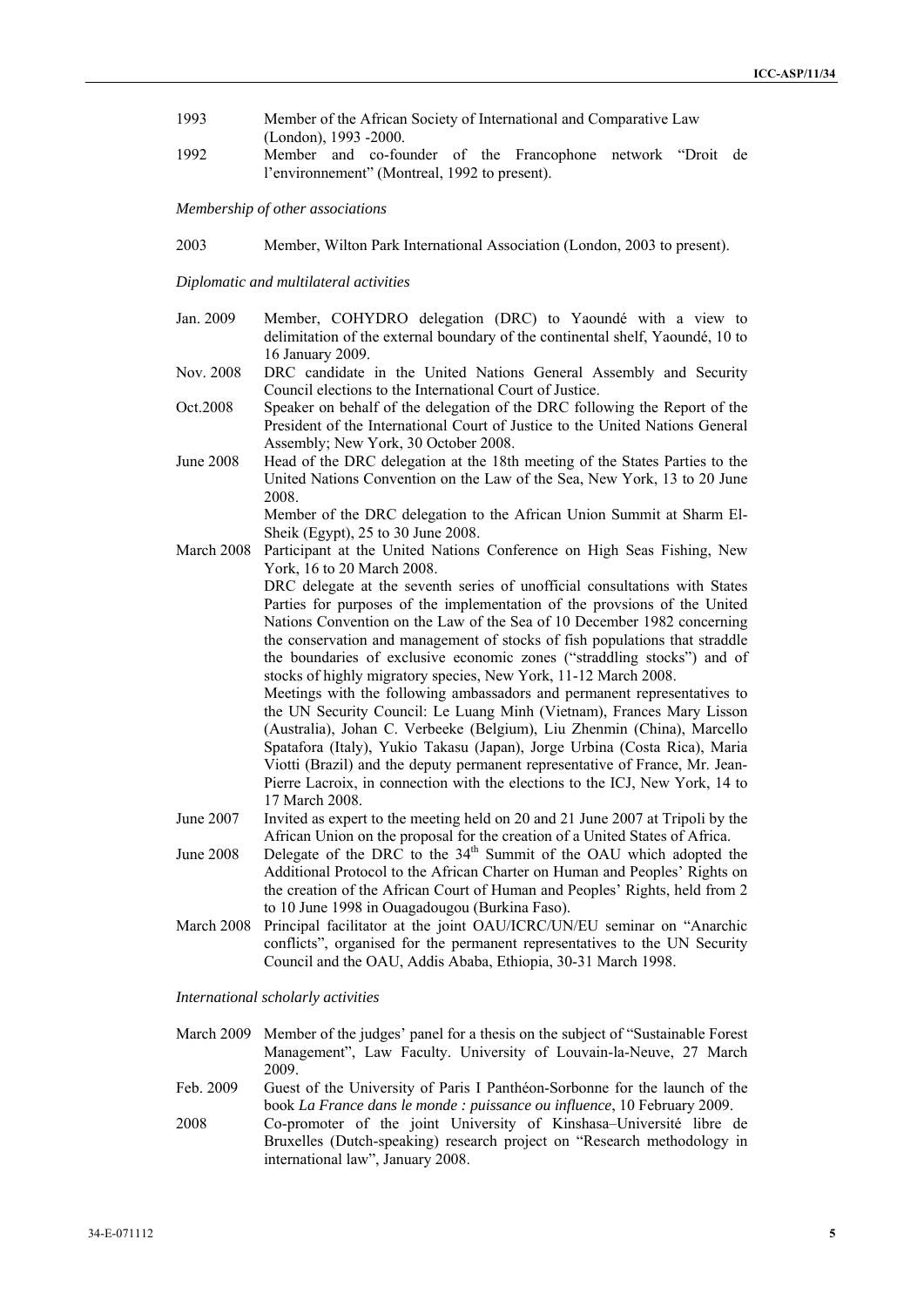| 2007 | Participant in the symposium from 10 to 11 May 2007, organized by the<br>University of Texas and the University of California at the Permanent Court                                                                                                                                                                                                                             |
|------|----------------------------------------------------------------------------------------------------------------------------------------------------------------------------------------------------------------------------------------------------------------------------------------------------------------------------------------------------------------------------------|
| 2006 | of Arbitration (The Hague) on "Multiple Parties, Multiple Problems".<br>Co-promoter, together with Professor Stefaan Smis, of the UNIKIN-VLIR-<br>UOS inter-university cooperative project for the preparation of the first                                                                                                                                                      |
|      | collection of treaties concluded by the Congo (1960-1980) with other<br>subjects of international law.<br>Guest of Honour, 7th International Conference of Chief Justices of the                                                                                                                                                                                                 |
| 2005 | World, Lucknow, India, 8-11 December 2006.<br>Guest of Honour, 6 <sup>th</sup> International Conference of Chief Justices of the World,<br>Lucknow, India, 9-13 December 2005.                                                                                                                                                                                                   |
|      | Guest at the 784 <sup>th</sup> Wilton Park Conference on Promoting Good Governance<br>and Development in Conflict - Affected Countries : The Role of Parliament<br>and Government, Winston House, June 2005.                                                                                                                                                                     |
| 2003 | Participant in the Foreign and Commonwealth Office conference (Wilton<br>Park) on countries in post-conflict situations, September 2003.                                                                                                                                                                                                                                         |
| 2001 | Facilitator, Foreign Office conference (Wilton Park) on Justice in Africa<br>(August 2001).                                                                                                                                                                                                                                                                                      |
| 2000 | Principal speaker at the Day of Reflection, 28 October 2000, on "Prospects<br>for Peace in Angola and the Democratic Republic of the Congo", organized<br>by the Southern Africa Committee, Brussels Center of African Studies,<br>Université Libre de Bruxelles and Vrije Universiteit Brussel.                                                                                 |
| 1999 | Speaker at the Fourth World Symposium on the Thought of Muammar Al<br>Ghadafi "The Green Book and the Crisis of the International Community at<br>the Threshold of the Twenty-First Century", Tripoli, Libya, 29 November to<br>3 December 1999.                                                                                                                                 |
|      | Facilitator, Regional Workshop on the Strengthening of Marine Science<br>Capacity, and the Rational and Sustainable Management of Coastal and<br>Marine Resources, Angola, DRC and Côte d'Ivoire, Kinshasa, 23-26<br>February 1999.                                                                                                                                              |
| 1998 | Participant in the Colloquium, "Is there Justification for Intervention by a<br>Foreign Peace Mission in a Conflict Zone?", Fondation Hirondelle, Cartigny,<br>Geneva, 3-5 July 1998.                                                                                                                                                                                            |
| 1997 | Principal panel facilitator on "The Rule of Law in Africa", Ninth Congress of<br>the African Society of International and Comparative Law: "Legal<br>Techniques for the Implementation of the Rule of Law in Africa", Abidjan,<br>Côte d'Ivoire, August 1997.                                                                                                                    |
| 1995 | Participant in the Seventh Congress of the African Society of International<br>and Comparative Law, on "Regional Integration in Africa as Solution to the<br>Continent's Economic Problems", Johannesburg, South Africa, August 1995.<br>Participant in the Evaluation Meeting for the project "Environmental Law",<br>AUPELF - UREF, Louvain-la-Neuve, Belgium, September 1995. |
| 1994 | Principal facilitator at the seminar/workshop on "Children and the Conflicts<br>in Central Africa", Kinshasa, November 1994.<br>Speaker at the Sixth Congress of the African Society of International and<br>Comparative Law on "The OAU and Africa in the Year 2000; Conflict<br>Settlement and Protection of Displaced Persons", Kampala, Uganda,<br>September 1994.           |
|      | Participant in the Evaluation Meeting for the project "Environmental Law",<br>AUPELF - UREF, Louvain-la-Neuve, Belgium, June 1994.                                                                                                                                                                                                                                               |
| 1993 | Speaker at the Fifth Congress of the African Society of International and<br>Comparative Law on "Africa, the OAU and the New World Order", Accra,<br>Ghana, September 1993.                                                                                                                                                                                                      |
|      | Participant in the Evaluation Meeting for the project "Environmental Law",<br>AUPELF - UREF, Louvain-la-Neuve, Belgium, June 1993.                                                                                                                                                                                                                                               |
| 1992 | Facilitator at the Fifth African Regional Seminar on International<br>Humanitarian Law, organized by the International Committee of the Red<br>Cross (Yaoundé, Cameroon, November 1992).                                                                                                                                                                                         |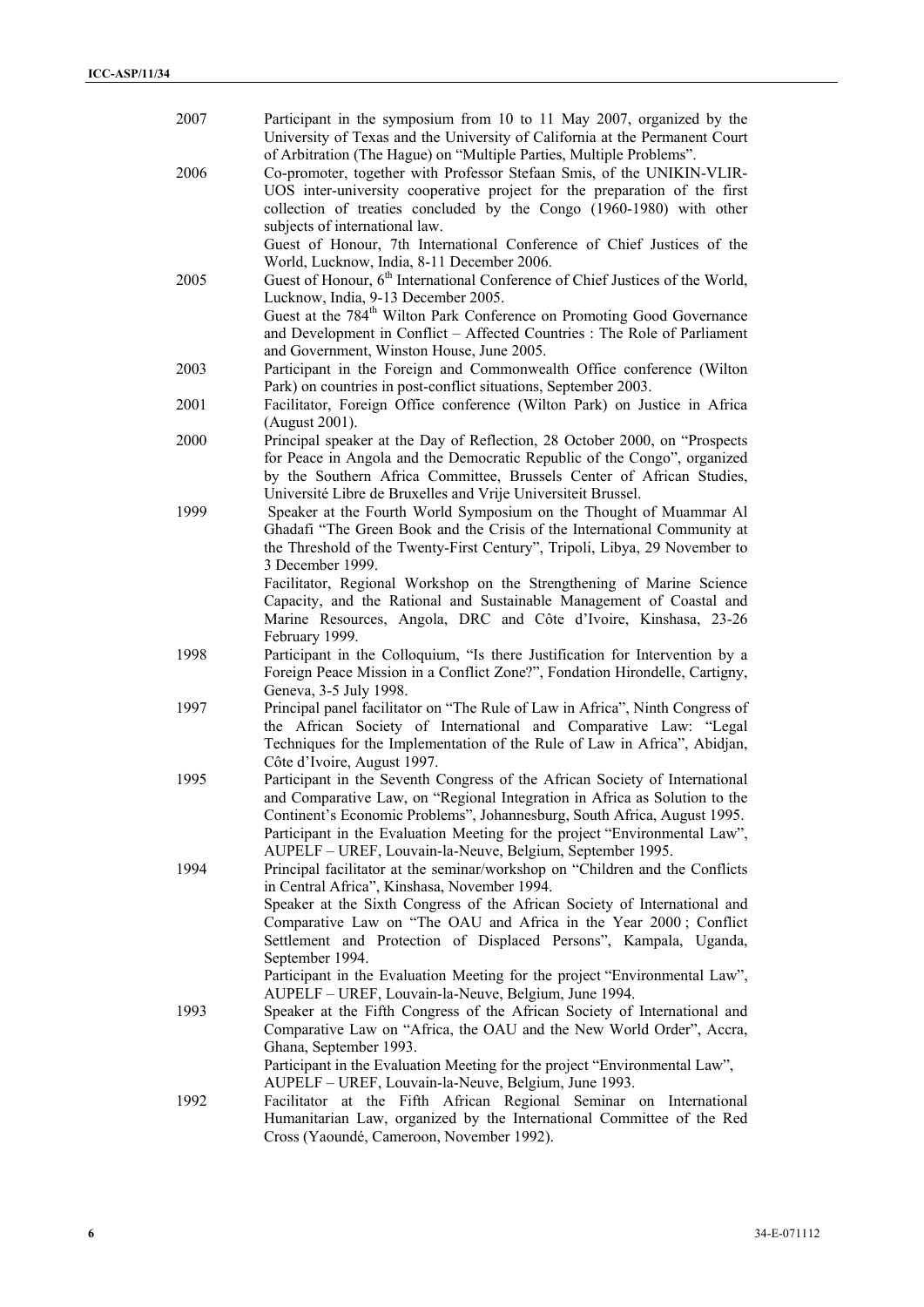|      | Participant in the two Francophone Study Days of the AUPELF-UREF, and       |
|------|-----------------------------------------------------------------------------|
|      | in the creation of the Francophone Network, "Envronmental Law" (Montreal,   |
|      | August-September 1992).                                                     |
| 1991 | Ambassador and member of the group of ten leading Congolese personalities   |
|      | responsible for promoting the ICRC World Campaign for the Protection of     |
|      | War Victims, Kinshasa, November 1991.                                       |
| 1989 | Facilitator at the Second Central African Regional Seminar on international |
|      | humanitarian law organized by the International Committee of the Red Cross, |
|      | Kinshasa, April 1989.                                                       |
| 1988 | Facilitator at the First Central African Regional Seminar on international  |
|      | humanitarian law organized by the International Committee of the Red Cross, |
|      | April 1989, Kinshasa, March 1988.                                           |
| 1983 | Participant in the European Conference on "The New Law on the Sea and the   |
|      | Environment in the European Context", organized by the European             |
|      | Commission, Brussels, January 1983.                                         |

## **Principal publications and scholarly works**

*Law of the sea and environmental law* 

| 1999 | "The Odyssey of the Law Governing the Deep Sea", Liber Amicorum<br>Mohammed Bedjaoui, The Hague, Kluwer Law International, 1999, pp. 63-<br>147.                                                                                                                                                                                                                                                                                                                            |
|------|-----------------------------------------------------------------------------------------------------------------------------------------------------------------------------------------------------------------------------------------------------------------------------------------------------------------------------------------------------------------------------------------------------------------------------------------------------------------------------|
| 1996 | "Forest Management Institutions in Zaire", Colloquium for the<br>"Environmental Law" network (Limoges, France, November 1994), Law,<br>Forests and Sustainable Development, Brussels, Bruylant, 1996, pp. 293-306.<br>"The Fate of the Gulf of Guinea Fisheries Committee — Is Regional<br>Integration a Solution to Africa's Economic Problems?", Proceedings of the<br>Eighth Congress of the African Society of International and Comparative<br>Law, 1996, pp. 253-260. |
| 1992 | Le nouveau droit de la mer dans le contexte économique du Zaïre [The new<br>law of the sea in the economic context of Zaïre], Brussels, Bruylant, 110 pp.                                                                                                                                                                                                                                                                                                                   |
| 1989 | "Land-locked States and the Law of the Sea", lecture/debate, Bangui,<br>University of Bangui, Central African Republic, 26 January 1989, 15 pp.                                                                                                                                                                                                                                                                                                                             |
| 1990 | "Europe in 1992 and its Implications for Euro-African Cooperation in<br>Maritime Matters, communication to the international seminar on Europe in<br>1992 and Africa, Kinshasa, University of Kinshasa, 5-8 November 1990, 27                                                                                                                                                                                                                                               |
| 1988 | pp.<br>"The New Law of the Sea in relation to Africa", lecture/debate, Kinshasa,<br>University of Kinshasa, 17 May 1988, 20 pp.<br>"Water Quality Standards in Comparative Law", communication to the First<br>National Symposium on Water Quality Standards, National Action<br>Committee for Water and Sanitation, Kinshasa, 9-14 May 1988, 34 pp.                                                                                                                        |

*International law on peace, international security and human rights* 

| 2010 | Droit international humanitaire [International humanitarian law], Louvain- |
|------|----------------------------------------------------------------------------|
|      | la-Neuve, Academia-Bruylant, 2010, 404 pp.                                 |

- 2009 "The Elections to the International Court of Justice of 6 November 2008: Theory and Practice", *Revue de droit africain*, n°49, 2009, pp. 3-65.
- 2007 "The Project for a United States of Africa : Utopia or Reality?", Experts' Conference, Tripoli, 20 and 21 June 2007.
- 2006 *Liber Amicorum Marcel Lihau* (editorial director), Kinshasa, Presses de l'Université de Kinshasa, Brussels, Bruylant, 2006, 523 pages. "Senegalese Jurisdiction versus Belgian Universal Jurisdiction, Judgment of November 25, 2005 of the Court of Appeals of Dakar concerning the lack of Jurisdiction in the Extradiction of Mr. Hissène Habré", Liber *Amicorum Marcel Lihau*, Kinshasa, Presses de l'Université de Kinshasa, Brussels, Bruylant, 2006, pp. 319-334.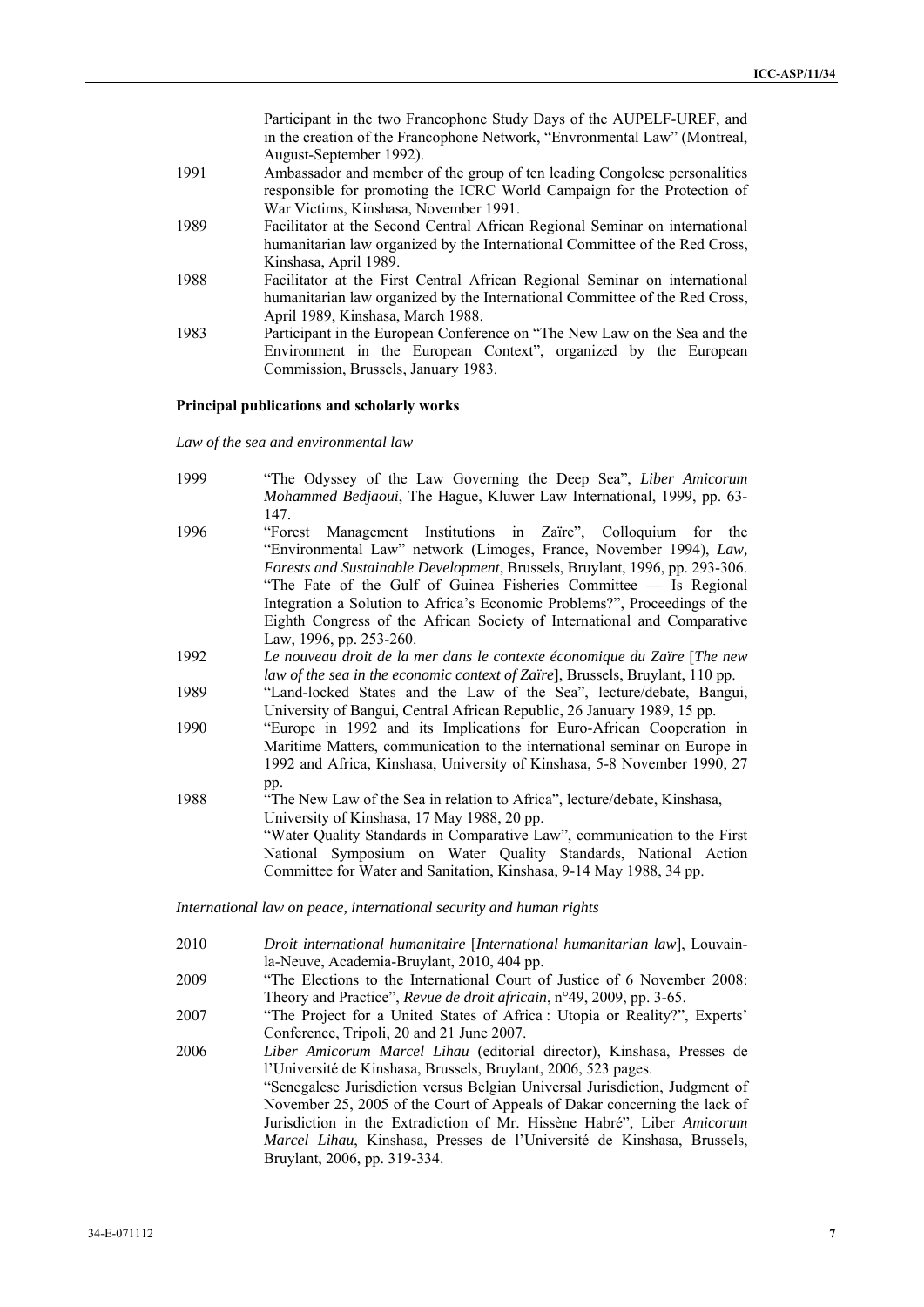"Introduction to the concept of 'The Rule of Law'", *Liber Amicorum Marcel Lihau*, Kinshasa, Presses de l'Université de Kinshasa, Brussels, Bruylant, 2006, pp. 335-376.

2005 "The Judgment of 25 November 2005 of the Dakar Court of Appeal on the objection to jurisdiction in the proceedings for extradition of Mr. Hissène Habré", *Revue de droit africain* n°36, October 2005, pp. 301-316.

"Should the African Union Outlaw or Quarantine Anti-Constitutional Governments?", *African Yearbook of International Law,* vol. 11, 2003, pp. 23-78.

2004 *Les immunités pénales et l'inviolabilité du ministre des Affaires étrangères en droit international. Principe – Caractère – Portée – Exceptions – Limites – Sanctions.* (Affaire du mandat du 11 avril 2000. R. D. du Congo c. Royaume de Belgique, CIJ, arrêt du 14 février 2002) [*Criminal immunity and the inviolability of the Minister for Foreign Affairs: principle — nature scope — exceptions — limits — sanctions* (Case concerning the Arrest Warrant of 11 April 2000, Democratic Republic of the Congo v. Kingdom of Belgium, ICJ, Judgment of 14 February 2002), Kinshasa, Presses de l'Université de Kinshasa, 2004, 186 pp.

"The Pretoria Agreement of 31 July 2002 and the Luanda Protocol of 6 August 2002, concerning the Settlement of the Armed Conflict against the Democratic Republic of the Congo", *Annales de la Faculté de droit*, vol. XI-XXVII, 2004, pp. 53-68.

2002 Separate Opinion appended to the Judgment of 14 February 2002 in the *Case concerning the Arrest Warrant of 11 April 2000, (DRC v. Kingdom of Belgium)*, I.C.J. Reports, 2002, pp 100-136.

2000 Dissenting Opinion appended to the Order of 8 December 2000 in the *Case concerning the Arrest Warrant of 11 April 2000, (DRC v. Kingdom of Belgium)* I.C.J. Reports, pp. 218-228.

> "The Second 'United Nations take-over' of the Congo", Prospects for Peace in Angola and the Democratic Republic of the Congo, Proceedings of the Day of Reflection, , organized by the Southern Africa Committee, Brussels Center of African Studies, Université Libre de Bruxelles and Vrije Universiteit Brussel (unpublished).

1999 "The Contribution of the Sirte Accords of 18 April 1999 to the Settlement of the Disputes in the Great Lakes Region", Proceedings of the Fourth World Symposium on the Thought of Muammar Al Ghadafi "The Green Book and the Crisis of the International Community at the Theshold of the Twenty-First Century", Tripoli, Libya, 29 November to 3 December 1999.

> *International Humanitarian Law*, course delivered at the Seminar to Celebrate the Fiftieth Anniversary of the Universal Declaration of Human Rights, organized by the Law Faculty of the University of Kinshasa and the Office of the United Nations High Commissioner for Human Rights in the Congo, *Droits de l'homme et droit international humanitaire* [*Human rights and international humanitarian law*], Kinshasa, Presses de l'Université de Kinshasa, 1999, pp. 131-173.

> "The Sirte Accords of 18 April 1999 on the Settlement of the Disputes in the Great Lakes Region" – Reading note, *Revue africaine de droit international et comparé*, vol. 11, n°3, October 1999, pp. 418-436.

> "The International Criminal Court and its Relations with the UN Security Council", *L'Afrique et les enjeux de la mondialisation* [*Africa and the Risks of Globalization*], African Society of International and Comparative Law, Proceedings 11 (1999), pp. 321-333.

> "The Ambiguity of Humanity in International Law", inaugural lecture for the start of the academic year 1998-1999 of the Congo's official universities, Académie des Beaux Arts, Kinshasa, 1999, 19 pp.

> "Universality and Regionalism in Human and Peoples' Rights", *Proceedings of the Fourth Philosophical Days of Kimwenza*, Saint Pierre Canisius Philosophy Faculty, Kinshasa, Edition Loyola, 2000, pp 73-82.

1998 "An outline of the notion of 'anarchic conflict'", *Mise en œuvre du droit international humanitaire dans le contexte des conflits dits anarchiques* [*The*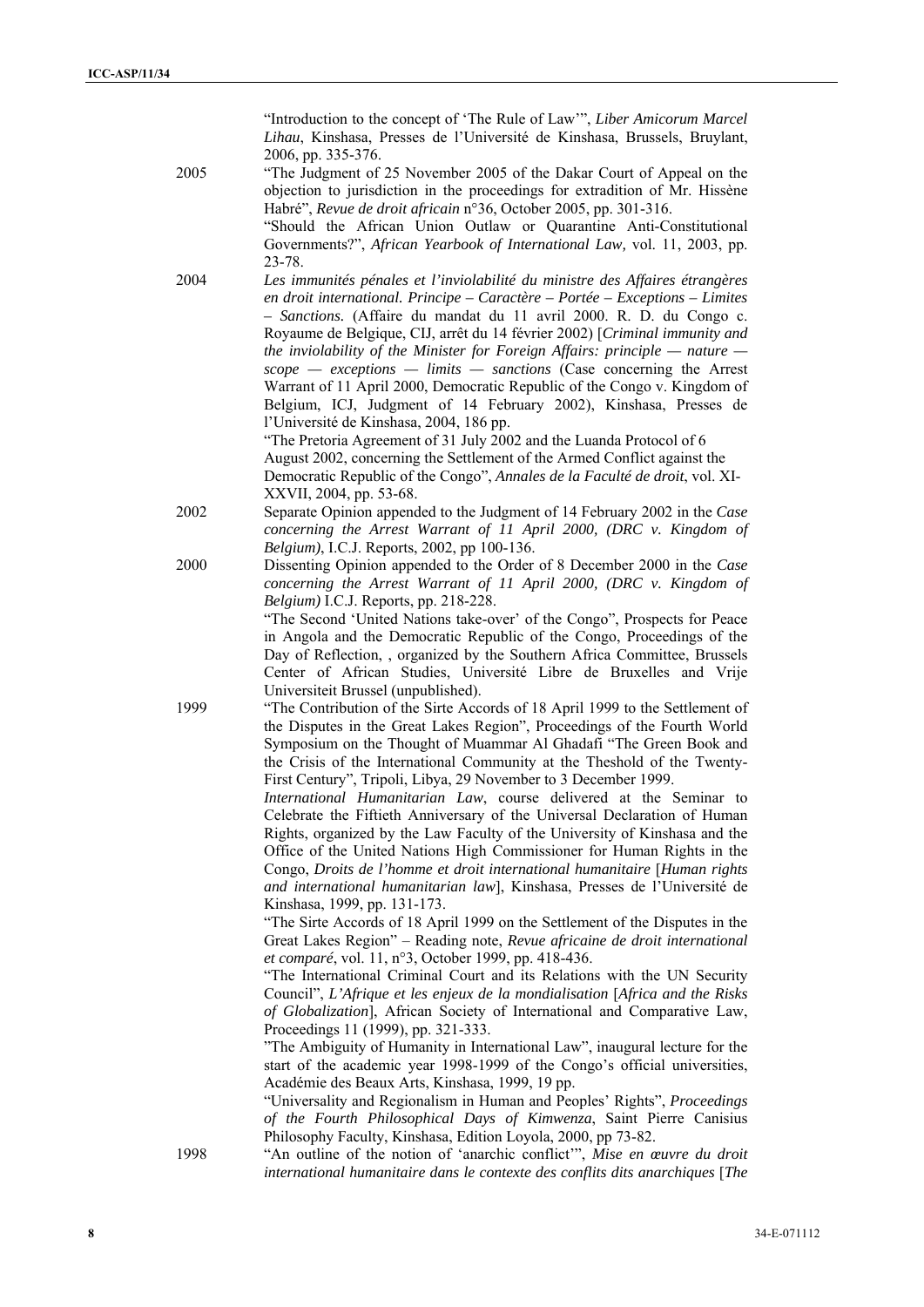*implementation of international law in the context of so-called anarchic conflicts*], Proceedings of the Fifth Joint OAU-ICRC Seminar for ambassadors accredited to the OAU, enlarged to include members of the UN Security Council and the Council of Europe, Addis Ababa, New Conference Centre – ECA, 30 and 31 March 1998, Oman, Vision Africa, 1998, pp. 55- 64.

"The Uncertain Role of the 'Civil Society' in the Resolution of an 'Anarchic Conflict', *ibid*, pp. 103-109.

"The Issue of 'anarchic conflict'", *Revue de droit africain* (Brussels), No. 7, July 1998, pp. 232-242.

"The Uncertain Role of Civil Society in the Settlement of Internal Conflicts", *L'Etat de droit en Afrique à l'orée de l'an 2000. Quelles perspectives ?* [*The Rule of Law in Africa at the Approach of the Year 2000: Future Prospects*] Proceedings of the First Brussels African Law Days, 25-26 September 1998, Katholiek Universiteit Brussel, Brussels, *RDJA*, 2000.

- 1997 "The Doctrine of Humanitarian Intervention Revisited", *Revue africaine de droit international et comparé*, vol. IX, No. 3, September 1997, pp. 600-638. "Preliminary Observations on Haïti's Constitutional Act: the 1987 Constitution and Human Rights", *Proceedings of the international colloquium (MICIVIH-UNCTAD)*, held on 28-29 April 1997 at Port-au-Prince, published by the International Civilian Mission to Haïti, OAS/UN, 1998, pp. 29-32.
- 1995 "Humanitarian Protection for Children", *Revue interdisciplinaire des droits de l'homme*, vol. I, No. 1, 1995, pp. 5-23.
- 1994 "Do we need an African Judicial Mechanism for Dispute Settlement?" *African Society of International and Comparative Law, Proceedings 6* (1994), pp. 21-55. "The Concept of Intervention in light of the New World Order", *Revue africaine de droit international et comparé*, vol. VI, No. 1, 1994, pp. 14-44.
- 1993 "The Legal Order and the Impact of Reality", *Revue africaine de droit international et comparé*, vol. V, No. 1, 1993, pp. 67-83.

#### **Principal teaching engagements in the DRC and abroad**

- 2010 *Current Developments in the Law of the Sea on the Atlantic Seaboard of Africa*, course delivered at the International Tribunal for the Law of the Sea, Hamburg (Germany), September 2010. 2000 Course in public international law, Vrije Universiteit Brussel, October 2000.
- 1990-1993 Course in human rights, Facultés catholiques de Kinshasa, 1990-1993.
- 1987-2000 Course in international humanitarian law, Law Faculty, University of Kinshasa, DRC.
	- Course on the law of the sea, Law Faculty, University of Kinshasa, DRC.
- 1988-1990 Course on the law of the sea, Faculty of Law and Economics, University of Bangui, Central African Republic, 1988-1990.

## **Honours and awards**

| 2007 | Acknowledgment of active participation and valuable contribution at the 8th   |
|------|-------------------------------------------------------------------------------|
|      | International Conference of the Chief Justices of the World, Lucknow, India,  |
|      | 7-12 December 2006.                                                           |
| 2005 | Acknowledgment of active participation and valuable contribution at the $6th$ |
|      | International Conference of the Chief Justices of the World, Lucknow, India,  |
|      | 9-13 December 2005.                                                           |
|      | Diploma of "Educator for Peace", awarded by the Congolese Network for the     |
|      | Promotion and Defence of Human Rights and Academic Freedoms.                  |
| 1999 | Certificate of "Best Africanist", awarded by the Club des Africanistes of the |
|      | University of Kinshasa.                                                       |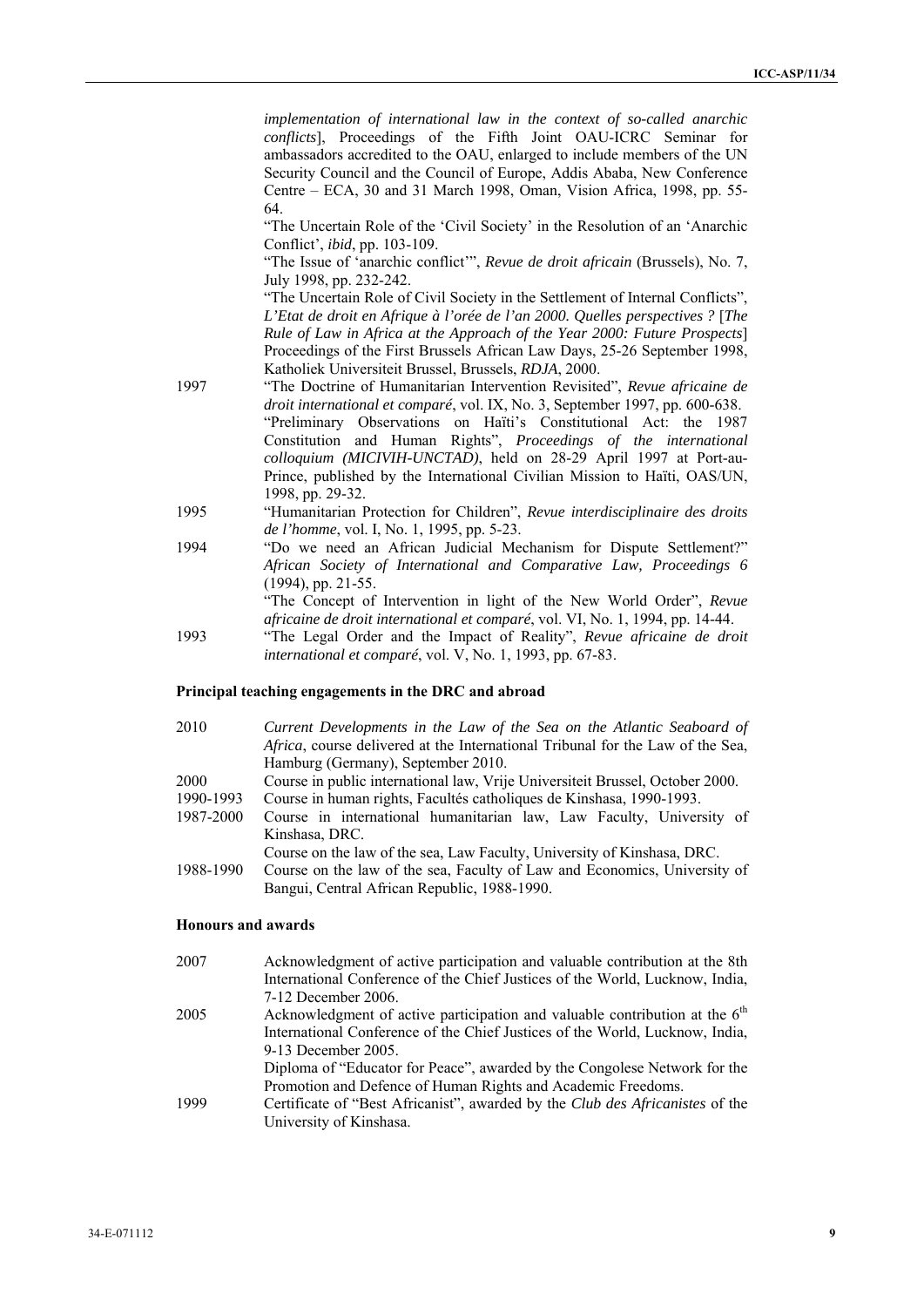# **2. Noguchi, Motoo (Japan)**

[Original: English]

## **Note verbale**

The Embassy of Japan in the Netherlands presents its compliments to the Secretariat of the Assembly of States Parties to the Rome Statute of the International Criminal Court and, with reference to the note ICC ASP/11/S/06 of 23 April 2012, has the honour to inform the latter that the Government of Japan has decided to nominate Mr. Motoo Noguchi, former International Judge of the Supreme Court Chamber of the Extraordinary Chambers in the Courts of Cambodia, as a candidate for the election of the members of the Board of Directors of the Trust Fund for the benefit of victims to be held during the eleventh session of the Assembly of States Parties in The Hague from 14 to 22 November 2012.

Attached with this note are the curriculum vitae of Mr. Motoo Noguchi and a statement of his qualifications.

 $[...]$ 

## **Statement of qualifications**

This is a statement submitted in accordance with paragraph 6 of the resolution of the Assembly of States Parties relating to the procedure for the nomination and election of members of the Board of Directors of the Trust Fund for the benefit of victims (ICC-ASP/1/Res.7), adopted on 9 September 2002.

Mr. Motoo Noguchi completely fulfills the criteria established in paragraph 1 of the above-mentioned resolution (ICC-ASP/1/Res.7): "the candidate [shall] be of high moral character, impartiality and integrity and have competence in the assistance to victims of serious crimes."

Mr. Motoo Noguchi is of high moral character, impartiality and integrity, which have been cultivated since he began his career as a public prosecutor of the Japanese Ministry of Justice in 1985 and has been recognized internationally through his performance as an International Judge of the Supreme Court Chamber of the Extraordinary Chambers in the Courts of Cambodia (ECCC) from 2006 to July 2012.

Mr. Noguchi has strong competence in the assistance to victims of serious crimes. The ECCC was the first international/hybrid court where victims' participation and reparations in criminal proceedings were introduced in a substantial manner. In his six-year term as an International Judge of the ECCC, he adjudicated cases of crimes against humanity, war crimes and genocide committed during 1975 to 1979 under the Khmer Rouge regime, issuing a judgment and decisions concerning victims' participation and reparations as civil parties. He also served at the ECCC as a member of the Plenary Sessions, the Rules and Procedure Committee, and the Judicial Administration Committee and played a central role in the establishment and reform of modalities and procedures for victims' participation and reparations. His first-hand and latest experiences and abundant knowledge as to ways to give relief to victims in cases of mass atrocity crimes will be more than useful in implementing assistance to victims of serious crimes under the system of the ICC.

Mr. Noguchi's competence in the assistance to victims of serious crimes has also been demonstrated through his activities as a prominent expert in Asia in the area of international criminal justice. He conducted various research and lectured broadly on the subject in a various capacities, such as professor of the United Nations Asia and Far East Institute for the Prevention of Crime and the Treatment of Offenders (UNAFEI), visiting professional at the Presidency of the ICC, visiting fellow at Yale Law School, Schell Center for International Human Rights and MacMillan Center for International and Area Studies at Yale, Genocide Studies Program, and visiting professor at the University of Tokyo, Graduate School of Arts and Sciences, Human Security Programs.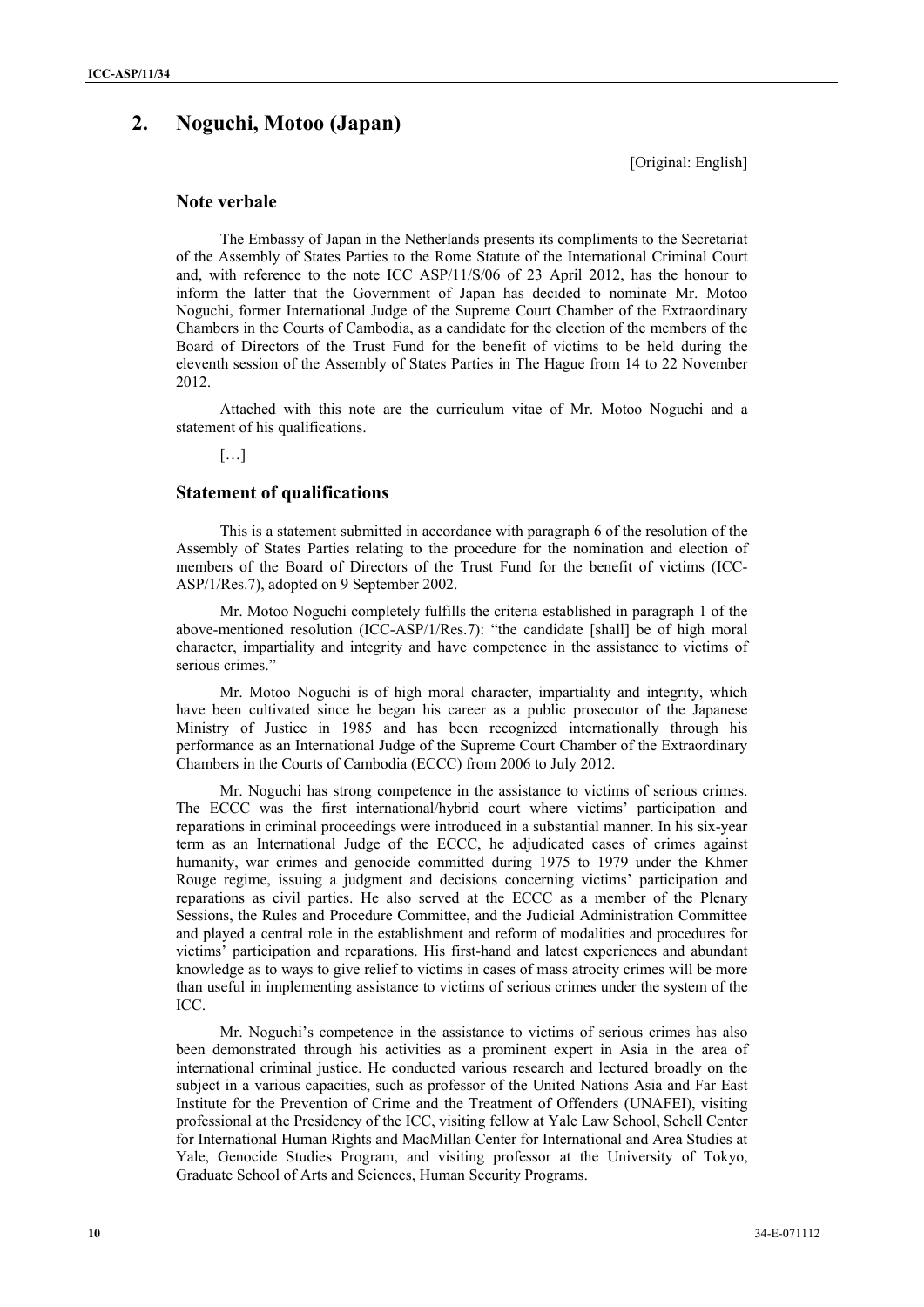Based upon the above experience, since June 2012, Mr. Noguchi heads the International Cooperation Department of the Research and Training Institute of the Ministry of Justice, where he directs the provision of legal technical assistance for Asian countries in transitional justice. He therefore remains in the best position to continue highlevel dialogue with relevant authorities of Asian States to promote their understanding of the ICC, and in particular of the Victims Trust Fund.

# **Curriculum vitae**

## **Personal details**

Date and Place of Birth: 1 April 1961, Tokyo, Japan

Gender: Male

Nationality: Japanese

#### **Professional experience**

| May 2006 - 15 July 2012         | Supreme<br>Judge,<br>International<br>Court<br>Chamber,<br>the<br>Extraordinary Chambers in the Courts of Cambodia (ECCC or<br>Khmer Rouge Trials)                                                                                                                                                                                                                                                                                                                                                                                          |
|---------------------------------|---------------------------------------------------------------------------------------------------------------------------------------------------------------------------------------------------------------------------------------------------------------------------------------------------------------------------------------------------------------------------------------------------------------------------------------------------------------------------------------------------------------------------------------------|
|                                 | Adjudicated cases of crimes against humanity, war crimes and<br>genocide committed during 1975-79 under the Khmer Rouge<br>regime including issuing decisions concerning victims'<br>participation and reparations in criminal proceedings as civil<br>parties. Served also as a member of the Plenary Sessions, the<br>Rules<br>and<br>Procedure Committee, and the<br>Judicial<br>Administration Committee which addressed the establishment<br>and reform of modalities<br>and procedures for victims'<br>participation and reparations. |
| June 2012                       | Director, International Cooperation Department, Research and<br>Training Institute, Ministry of Justice, Japan                                                                                                                                                                                                                                                                                                                                                                                                                              |
|                                 | Directing the provision of legal technical assistance by the<br>Ministry of Justice for countries in transitional justice through<br>the Japanese ODA programs.                                                                                                                                                                                                                                                                                                                                                                             |
| <b>June 2004</b>                | Senior Attorney, Ministry of Foreign Affairs, International<br>Legal Affairs Bureau, International Legal Affair Division                                                                                                                                                                                                                                                                                                                                                                                                                    |
|                                 | Providing legal advice concerning international criminal justice<br>including the ICC.                                                                                                                                                                                                                                                                                                                                                                                                                                                      |
| September 2009                  | Visiting Professor, The University of Tokyo, Graduate School<br>of Arts and Sciences, Human Security Programs                                                                                                                                                                                                                                                                                                                                                                                                                               |
|                                 | Conducting a seminar on international criminal justice (in<br>English).                                                                                                                                                                                                                                                                                                                                                                                                                                                                     |
| June 2004 - June 2012           | Professor, United Nations Asia and Far East Institute for the<br>Prevention of Crime and the Treatment of Offenders<br>(UNAFEI, Tokyo)                                                                                                                                                                                                                                                                                                                                                                                                      |
|                                 | Promoted international standards and enhanced mutual<br>cooperation among the UN member countries in the area of<br>crime prevention and criminal justice.                                                                                                                                                                                                                                                                                                                                                                                  |
| September 2006 -<br>August 2007 | School, Schell Center for<br>Visiting Fellow, Yale Law<br>International Human Rights,                                                                                                                                                                                                                                                                                                                                                                                                                                                       |
|                                 | Visiting Fellow, MacMillan Center for International and Area<br>Studies at Yale, Genocide Studies Program                                                                                                                                                                                                                                                                                                                                                                                                                                   |
|                                 | Conducted research on international criminal justice.                                                                                                                                                                                                                                                                                                                                                                                                                                                                                       |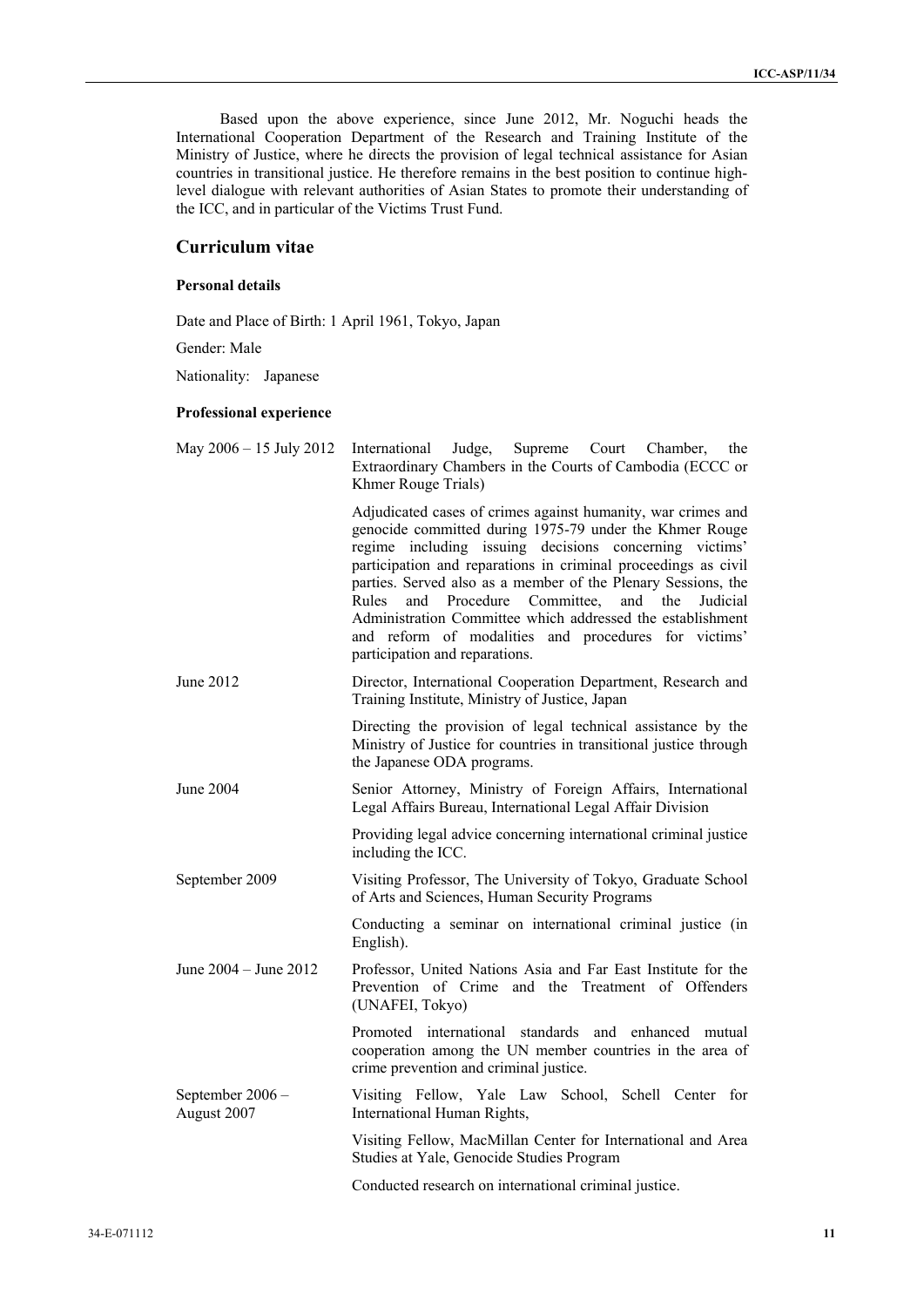| June - July 2005                  | Visiting Professional, Presidency, International Criminal Court                                                                                                                                                                                                                                              |
|-----------------------------------|--------------------------------------------------------------------------------------------------------------------------------------------------------------------------------------------------------------------------------------------------------------------------------------------------------------|
|                                   | Conducted research in preparation for Japan's accession to the<br>Rome Statute.                                                                                                                                                                                                                              |
| April - June 2004                 | Senior Public Prosecutor and Head, Foreign Affairs Section<br>and Juvenile Crimes Section, Tokyo District Public Prosecutors<br>Office, Hachioji Branch, Ministry of Justice                                                                                                                                 |
|                                   | Was responsible for criminal investigation and prosecution of<br>cases in western Tokyo.                                                                                                                                                                                                                     |
| March 2000 - March 2004           | Counsel, Asian Development Bank (ADB), Office of the<br>General Counsel (Manila, on secondment from<br>the<br>Government of Japan)                                                                                                                                                                           |
|                                   | Developed and implemented the ADB's activities on anti-<br>money laundering and combating the financing of terrorism to<br>promote<br>the<br>compliance by member countries<br>with<br>international standards. Also engaged in project financing and<br>technical assistance on legal and judicial reforms. |
| April 1996 - April 2000           | Professor, Ministry of Justice, Research and Training Institute                                                                                                                                                                                                                                              |
|                                   | Was responsible for programming, implementing, and lecturing<br>for training programs for (i) Japanese prosecutors and other<br>officials of the Ministry of Justice, and (ii) legal practitioners<br>from developing countries in Asia under the Japanese ODA<br>programs.                                  |
| April 1985 - March 1996           | Public Prosecutor, Ministry of Justice (Tokyo, Toyama,<br>Maebashi, and Fukushima)                                                                                                                                                                                                                           |
|                                   | Was responsible for criminal investigation, prosecution, trials,<br>and appeals of various kinds of crimes including felonies at<br>District Public Prosecutors Offices.                                                                                                                                     |
| <b>Professional Qualification</b> |                                                                                                                                                                                                                                                                                                              |
| 1982                              | Passed the national Bar Examination of Japan                                                                                                                                                                                                                                                                 |
| <b>Education</b>                  |                                                                                                                                                                                                                                                                                                              |
| 1983                              | Law Degree (LLB), The University of Tokyo, Faculty of Law                                                                                                                                                                                                                                                    |
| 1985                              | Graduated from Legal Training & Research Institute of the<br>Supreme Court of Japan                                                                                                                                                                                                                          |
| <b>Academic Activities</b>        |                                                                                                                                                                                                                                                                                                              |
| 1992-1993                         | Visiting Scholar, University of Washington, School of Law,<br><b>United States</b>                                                                                                                                                                                                                           |
| <b>Languages</b>                  |                                                                                                                                                                                                                                                                                                              |
| Japanese: mother tongue           |                                                                                                                                                                                                                                                                                                              |
| English: fluent oral and written  |                                                                                                                                                                                                                                                                                                              |
| French: limited reading           |                                                                                                                                                                                                                                                                                                              |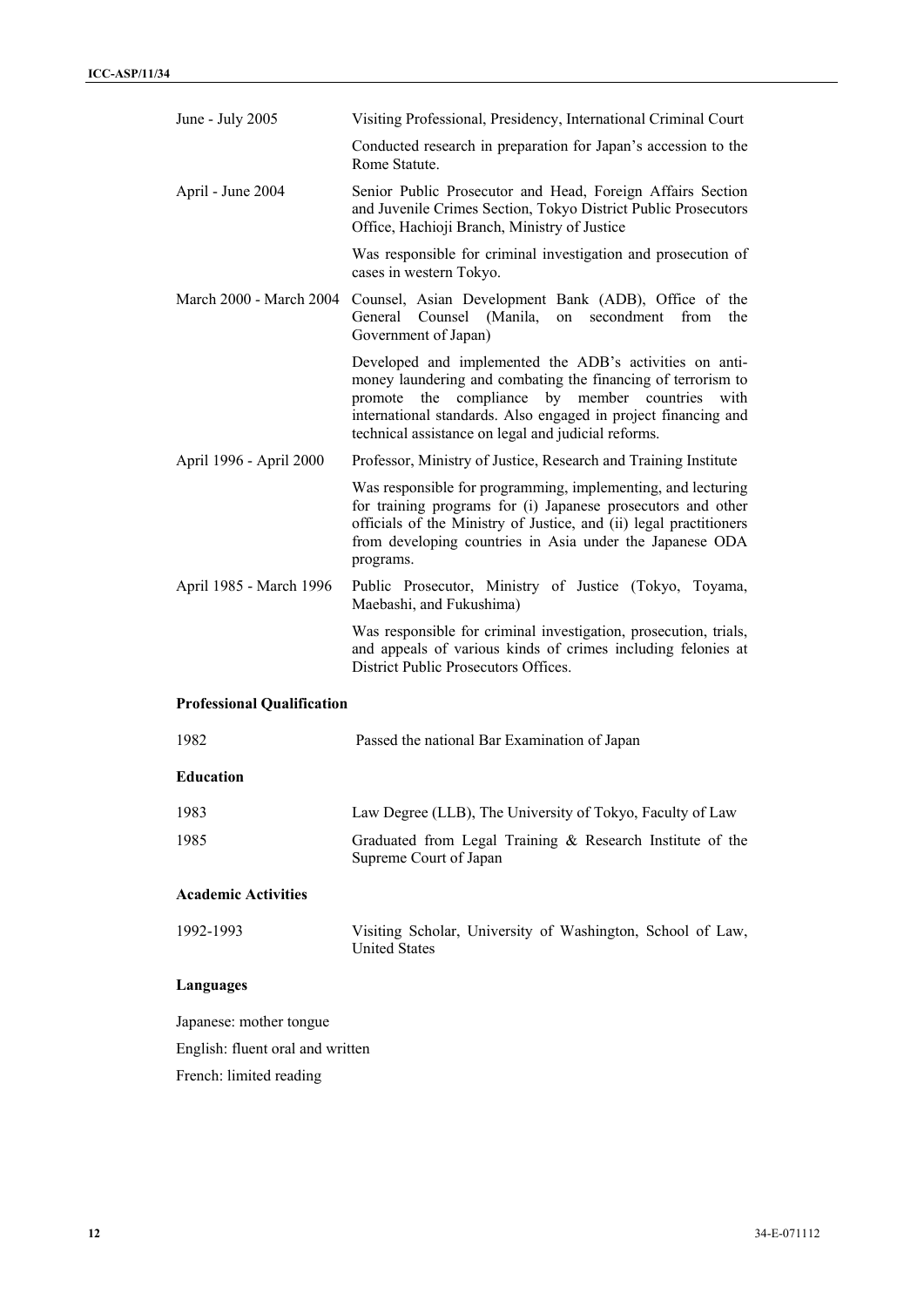## **Main Publications and Articles concerning International Crimes and Post-conflict Justice**

#### *Publications*

- *Lecture Series International Human Rights Law Volume 4, International Implementation of International Human Rights Law,* Chapter 25, Legal Structure and Practical Challenges of the ECCC (Shinzansha, 2011, in Japanese)

- *International Criminal Court –Trying the Most Serious International Crimes*, Chapter 7, ICC in the Context of International Criminal Law and Its Interrelationship with Domestic Legal Systems (Toshindo, 2008, in Japanese)

- *Law and Policy Reform at the Asian Development Bank, 2003 Edition* (co-editor, published by ADB in 2004, in English)

- *Staff Training Handbook on Anti-Money Laundering and Combating the Financing of Terrorism* (co-author, published by ADB in 2004, in English)

- *Overview and Country Study Summaries on Judicial Independence* (co-editor, ADB regional technical assistance project final report, 2003, in English)

- *Manual on Anti-Money Laundering and Combating the Financing of Terrorism* (coeditor, published by ADB in 2003, in English)

#### *Articles in legal periodicals*

- The Present Situation and Challenges of the International Criminal Court and the Role of Japan (*Horitsuno-Hiroba*, 2007, in Japanese)

- Criminal Justice in Asia and Japan and the International Criminal Court (*International Criminal Law Review*, Volume 6, Number 4, December 2006 in English)

- Cambodia Khmer Rouge Trials in Operation: Its fundamental Structure and the Role of Japan (*Jurist*, No. 1321, 15 October 2006 Edition, Yuhikaku, in Japanese)

- The ICC Now: Observation on the Present Situation of and the Accession to the International Criminal Court (*Jurist*, No. 1309, 1 April 2006 Edition, Yuhikaku, in Japanese)

- Field Reports on the Legal and Judicial Reform in Asia (*Horitsuno-Hiroba*, 2000-2002, in Japanese)

#### *Main Speeches and Lectures at Conferences, Symposiums and Seminars*

- Panelist of the Closing Panel Discussion, Concluding Conference of the International Criminal Procedure Expert Framework, The Hague, 2011

- Chairperson for Sessions 1 and 3, Asian-African Legal Consultative Organization (AALCO) Meeting of the Legal Experts on the Rome Statute of the International Criminal Court: Issues and Challenges, Kuala Lumper, 2011

- Advisory Board Member, 3<sup>rd</sup> and Final Meeting of the International Criminal Procedure Expert Framework, The Hague, 2010

- International Resource Person, International Seminar on the Law Enforcement and Activities of Witness and Victim's Protection, Jakarta, 2010

- Speaker, Legal and Other Aspects of Japan's Accession to the ICC Rome Statute, Symposium on the New Development of International Criminal Law, Beijing, 2009

- Faculty member of the Asian International Justice Initiative's 1st and 2nd Summer Institute, Bangkok (2008) and Bali (2009)

- Panelist, Challenges of Khmer Rouge Trials, International Symposium on Genocide Studies and Peace-building, University of Tokyo, 2008

- Faculty member of International Institute of Higher Studies in Criminal Sciences (ISISC), Sixth Specialization Course in International Criminal Law, Post-conflict Justice, Siracusa, Italy, 2007

- Speaker, Japan's Ratification of the Rome Statute of the International Criminal Court, Conference on International Criminal Justice, Turin, Italy, 2007

- Guest Lecturer, Khmer Rouge Trials and Its Implications for International Criminal Justice, Stanford International Law Society Lecture, Stanford Law School, 2007

- Speaker, Khmer Rouge Trials: Justice, Now or Never, Fall 2006 Genocide Studies Seminars, MacMillan Center for International and Area Studies at Yale, 2006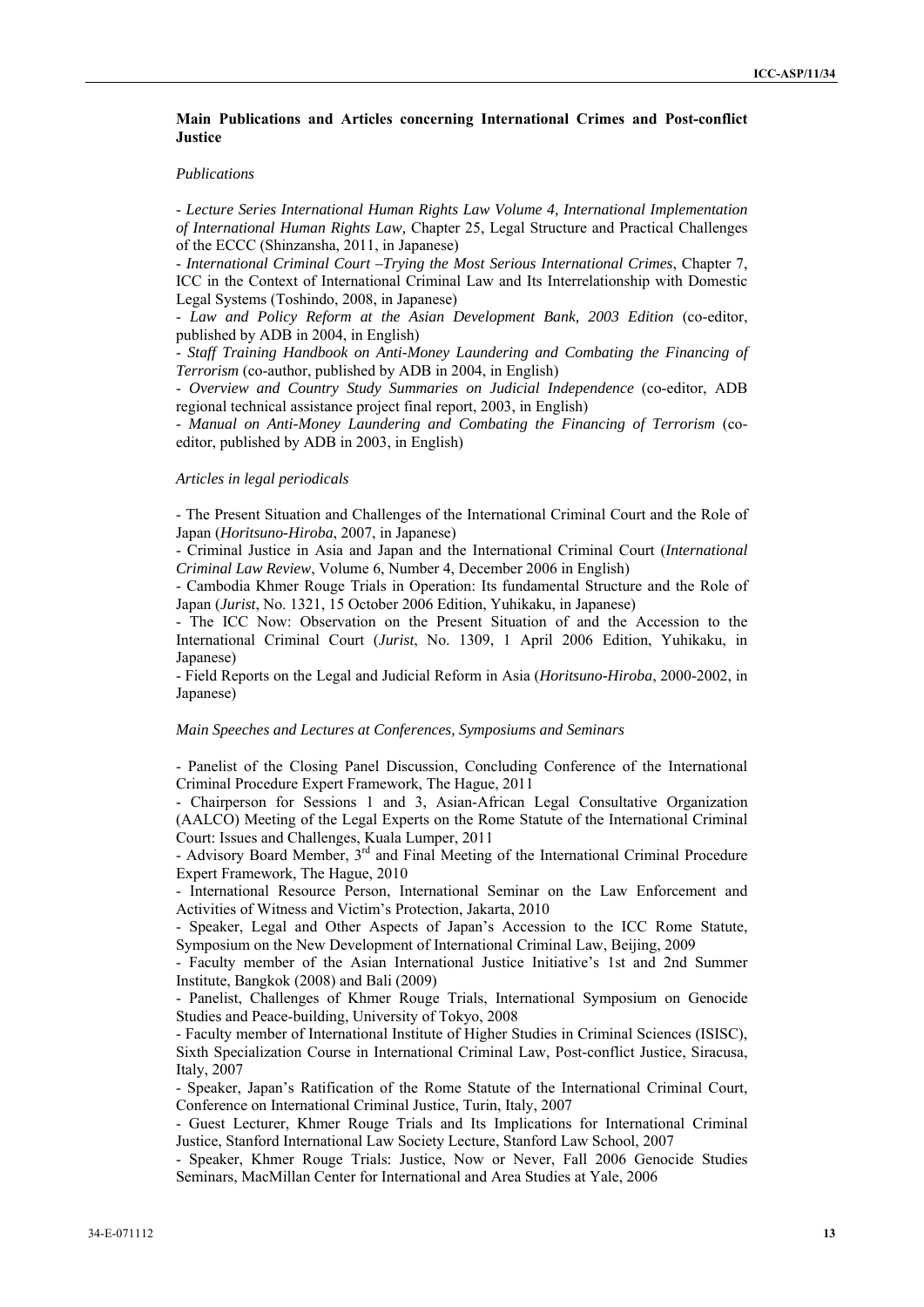- Speaker, Khmer Rouge Trials: Individual Criminal Responsibility after Thirty Years, Harvard Law School, Human Rights Program, 2006

- Speaker, Khmer Rouge Trials: Ownership of Justice, Yale Law School, Schell Center for International Human Rights, Yale Law School, 2006

Speaker, Present Situation of International Criminal Court, Guest Lecture, Sophia University, Faculty of Law, 2005, Tokyo

- Speaker, Drug Crimes in Japan, 2<sup>nd</sup> Asia/Pacific Regional Conference of International Association of Prosecutors, 2004, Hong Kong

- Panelist, 9<sup>th</sup> Annual Conference of the International Association of Prosecutors, 2004, Seoul

- Speaker, Characteristics of the Japanese Criminal Justice System, Supreme Court of Costa Rica, San Jose, 2004

- Chief organizer, moderator and speaker, International Symposium for Judicial Independence, 2003, Manila

- Chief organizer, Workshops on Judicial Independence, 2002, (Bangkok and Manila)

- ADB's Delegation, Financial Action Task Force on Money Laundering (FATF)'s Plenary Meetings, 2002 (Hong Kong and Paris), 2003 (Paris and Berlin)

- ADB's Delegation, Asia/Pacific Group on Money Laundering (APG)'s Annual Meetings, 2001 (Kuala Lumpur), 2002 (Brisbane), 2003 (Macau); and its Typologies Workshops, 2000 (Auckland), 2001 (Singapore)

# **3. Rehn, Elisabeth (Finland)**

[Original: English]

## **Note verbale**

The Embassy of Finland presents its compliments to the Secretariat of the Assembly of the States Parties to the Rome Statute of the International Criminal Court and with reference to the Secretariat's Note No ICC-ASP/11/S/06, dated 23 April 2012, has the honour to inform the Secretariat that the Government of Finland has nominated Ms. Elisabeth Rehn, Minister, as a candidate for election as a member of the Board of Directors of the Trust Fund for the benefit of victims.

A statement specifying qualifications of Minister Rehn, as well as her Curriculum vitae, is attached to this Note. The statement is submitted in accordance with paragraph 6 of Resolution ICC-ASP/1/Res.7 of the Assembly of States Parties relating to the procedure for the nomination and election of members of the Board of Directors of the Trust Fund for the benefit of victims.

[…]

## **Statement of qualifications**

Statement submitted in accordance with paragraph 6 of the resolution of the Assembly of States Parties relating to the procedure for the nomination and election of members of the Board of Directors of the Trust Fund for the benefit of victims (ICC-ASP/1/Res.7), adopted on 9 September 2002

#### *Ms. Elisabeth Rehn is of high moral character, impartiality and integrity.*

Having served a long career as a Member of the Finnish Parliament from 1979 to 1990, Ms. Elisabeth Rehn was appointed the first female Minister of Defence in the world in 1990. In addition, in 1991, she received the portfolio of Minister of Equality Affairs. According to section 60 of the Finnish Constitution (Act No. 731/1999), members of the Government shall be Finnish citizens known to be honest and competent. The Ministers are responsible before the Parliament for their actions in office. Every Minister participating in the consideration of a matter in a government meeting is responsible for any decision made, unless he or she has expressed an objection that has been entered in the minutes. Throughout her public office, Ms. Rehn has enjoyed firm trust and support from Finnish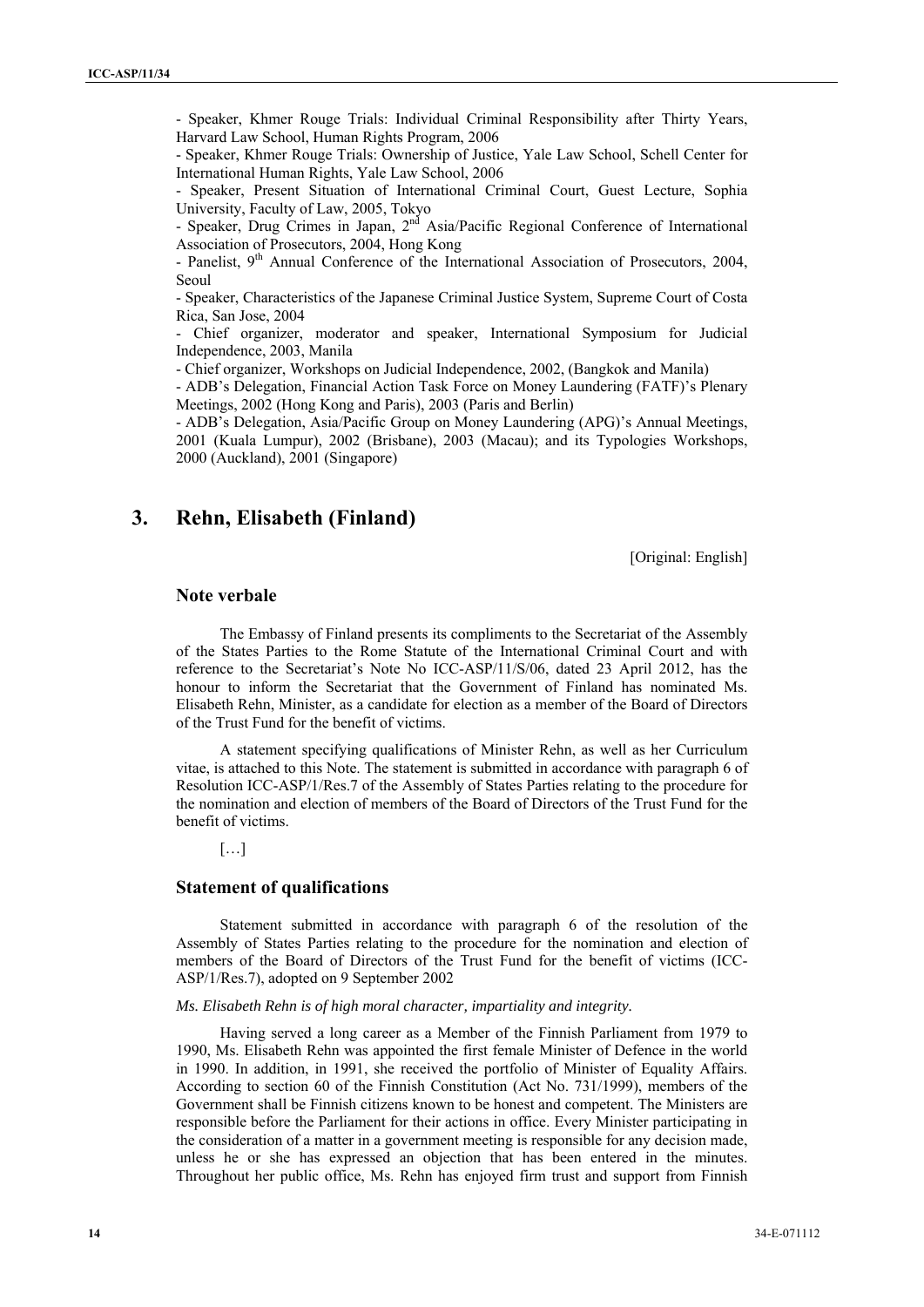society. Her wide popularity translated into candidacy in the presidential elections in 1994, where she was voted into the final round against Mr. Martti Ahtisaari. She received more than 46 per cent of the votes and thus nearly became the first female president of Finland. In 1995-1996 Ms. Rehn served as a Member of the European Parliament. In 2005 she received the honorary title of Minister in recognition of her long service for and commitment to the Finnish people.

After her long and distinguished career in Finland, Ms. Elisabeth Rehn has dedicated her service to activities at the international level. For the period from 1995 to 1998 she was appointed the United Nations Special Rapporteur on the situation of human rights in the Republic of Croatia, the Federal Republic of Yugoslavia, Bosnia and Herzegovina and the Former Yugoslav Republic of Macedonia. In 1998-1999 she served as United Nations Under-Secretary-General, Special Representative of Secretary-General in Bosnia and Herzegovina. In 2001-2002 she worked as a United Nations Development Fund for Women (UNIFEM) Independent Expert on the impact of war on women. Based on the findings of this work she co-authored a report entitled 'Women, War, Peace' with H.E. Ms. Ellen Johnson Sirleaf. Until present, Ms. Rehn has received several requests for expertise in issues relating to war crimes and their impact on women, peacebuilding and women's leadership. She has also accepted positions of trust in these fields of expertise.

The prominent career of Ms. Elisabeth Rehn reflects her high moral character, impartiality and integrity in concrete terms.

## *Ms. Elisabeth Rehn has competence and experience in the assistance to victims of serious crimes.*

Ms. Rehn was elected to the Board of Directors of the Trust Fund for Victims of the International Criminal Court in 2009. Since 2010 she has served as the Chairperson for the Board of Directors. In her capacity as the Chairperson she has been very actively involved in the fundraising for the Trust Fund. During her term the group of countries contributing financially to the Trust Fund has continued to expand.

Ms. Elisabeth Rehn is a recognized international expert on issues relating to most serious crimes, having herself witnessed and reported on such crimes and their impact on victims in the Western Balkans and Africa. She has been first-hand in the field and has deep understanding of the situation of the victims of violence. She has also gained valuable insight into the legal challenges facing the victims of most serious crimes through her experiences in giving testimony at the International Criminal Tribunal for the former Yugoslavia. In recent years, Ms. Rehn has been most active within the framework of United Nations Security Council resolution 1325 on women, peace and security, addressing the role women have in the prevention and resolution of conflicts. Time and again she has stressed the importance of justice and of not accepting impunity. She has also advocated for the need to recognize the special circumstances of women as victims and survivors.

Ms. Elisabeth Rehn is familiar with issues relating to reparations and the challenges in directing such reparations to the most vulnerable. She has addressed this issue in her reports together with recommendations, as well as in her public lectures and speeches. Furthermore, Ms. Rehn is a strong advocate for the empowerment of women. Ms. Rehn's dedication to addressing the needs of the victims of serious crimes and to improving their position is a clear guiding light in her international career.

#### *Ms. Elisabeth Rehn is available to carry out her functions on a regular basis.*

Ms. Elisabeth Rehn has dedicated most of her public life to the cause of those most vulnerable. In numerous high-level functions she has consistently raised awareness of issues such as human rights abuses, the situation of war crimes victims and the empowerment of women, and brought them to the forefront of attention of the international community. A dynamic and widely recognized expert, she continues to be actively involved in these issues.

Ms. Elisabeth Rehn is a sought-after lecturer and keynote speaker in all regions of the world. She also regularly participates in various expert meetings at the United Nations Headquarters in New York. As Ms. Rehn has retired from permanent functions, she will have the necessary flexibility to accommodate time and efforts for the Trust Fund for the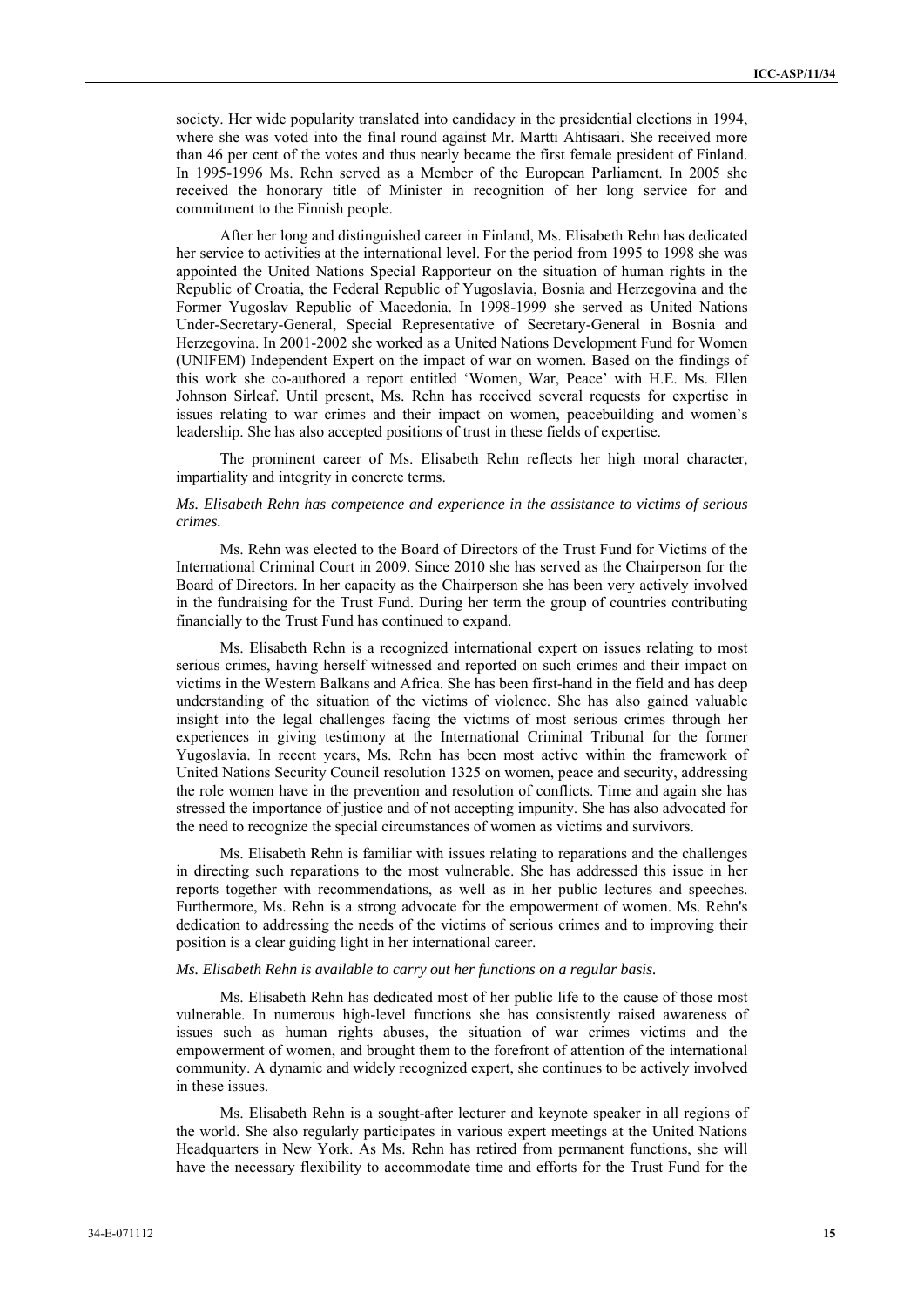benefit of victims on a regular basis. Ms. Rehn is truly motivated to devote her service for the cause that she finds extremely important.

*Ms. Elisabeth Rehn has experience in fundraising.* 

Ms. Elisabeth Rehn is an economist by education. She has held various positions of trust in non-governmental organizations, such as the United Nations Children's Fund (UNICEF), UNIFEM, the Finnish Red Cross, the World Wildlife Fund (WWF) and most recently the Trust Fund for Victims of the ICC. In this context fundraising has played a relevant part. During her long career Ms. Rehn has developed an excellent network of highlevel international contacts in governments, international organizations and civil society. She is widely acknowledged as a powerful speaker with excellent social skills.

## **Curriculum vitae**

## **Personal**

Date of birth: 6 April 1935 in Helsinki

## **Education**

Sc. Economics, Helsinki, 1957.

## **Titles**

Minister 2005, Econ. Dr. h.c 1994, Pol.dr. h.c. 1998.

## **Languages**

Swedish, Finnish, English, German.

## **Public service**

- Member of the Finnish Parliament 1979–1995.
- Member of the European Parliament 1995–1996.
- Minister of Defence 1990-1995.
- Minister of Equality Affairs 1991–1995.
- Presidential candidate 1994, 2000.

## **International experience**

United Nations Special Rapporteur on the situation of human rights in the Republic of Croatia, FRY, Bosnia and Herzegovina and FYROM, 27 September 1995–15 January 1998.

Amicus curiae invited by the International Criminal Tribunal for Former Yugoslavia, case against Radovan Karadzic and Ratko Mladic, 1996.

- United Nations Under-Secretary-General, Special Representative of Secretary-General in Bosnia and Herzegovina, 16 January 1998–15 July 1999.

UNIFEM Independent Expert on the impact of war on women, and co-author of the report Women, War, Peace with H.E. Ms. Ellen Johnson-Sirleaf, 2001–2002.

Stability Pact for South Eastern Europe, Chair Working Table 1, Democratisation and Human Rights, 2003–2004.

- United Nations Development Programme, Independent Expert Review on the PAPP-Programme in the Occupied Territories, Palestine, 2004.

Patron of the United World College project in Bosnia and Herzegovina, 2005–, and Chair of the Board in Education from Conflict to Internationalism, 2006–.

- Witness for the prosecution, International Criminal Tribunal for Former Yugoslavia, 2008.

- Co-organizer, Women Leaders' Colloquium, Liberia, 2006–2009.

Invited to visit Yemen for discussions with the political leadership on women's role in decision making, April 2009.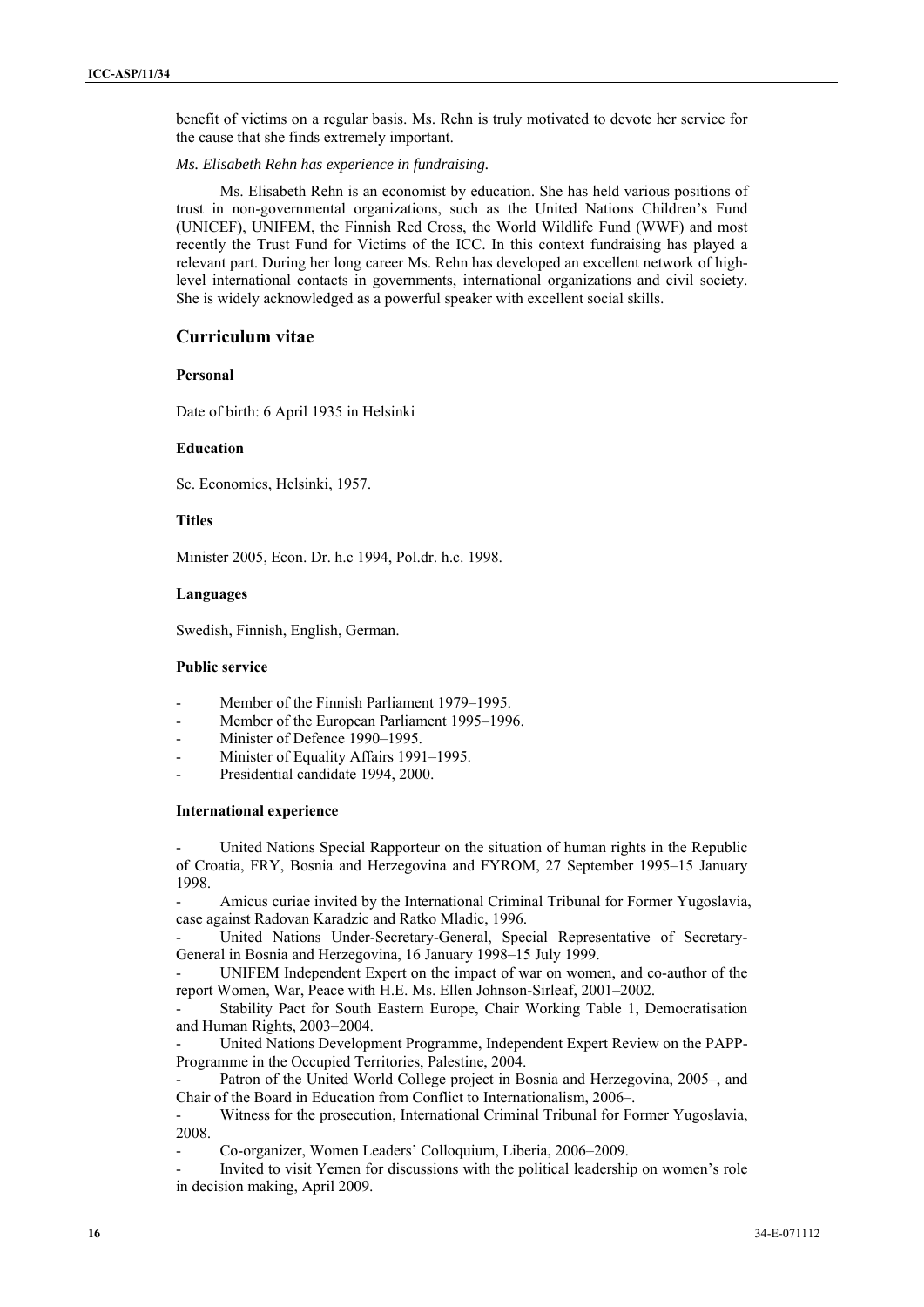Frequent visits to the field and contact with victims of violence.

Independent Expert for the United Nations and the Ministry for Foreign Affairs of Finland on Peace Building, Crisis Management, UNSCR 1325.

Invited by the United Nations, governments and organizations as lecturer, keynote speaker in Addis Ababa, Mali, Moscow, Jakarta, Aceh, Nairobi, Bujumbura, Seoul, Pretoria.

- Board Member, Trust Fund for Victims, International Criminal Court, 2009 -.

- Chairperson for the Board of Directors at the Trust Fund for Victims, International Criminal Court, 2010 –.

Member of UNHCHR High Level Panel reporting on sexual violence committed by armed troops in DRC, 2011.

## **Memberships and NGO positions**

- UNICEF, Finnish Committee, member 1982–1994, Chair 1988–1993.
- Finnish Red Cross, Vice-chair 1984–1988.
- WWF Finland, Board of Trustees, Chair 2000–2006.
- UNIFEM Finland, Vice-chair of the Board 2003–2005.
- Member of the Global Leadership Foundation.
- Advisory Board member of the Regional Women's Lobby South Eastern Europe.
- Senior Gender Adviser for West Africa at the Crisis Management Initiative (CMI).
- Member of the Executive Board for the European Leadership Network (ELN).
- Member of the Global Leadership Council of Women International Security (WIS).
- Chair of the Advisory Board of Femmes Africa Solidarité.

# **4. Toscano Amores, Denys (Ecuador)**

[Original: Spanish]

## **Note verbale**

The Permanent Mission of Ecuador to the United Nations presents its compliments to the Secretariat of the Assembly of States Parties to the Rome Statute of the International Criminal Court (ICC), and has the honour to refer to Note Verbale ICC-ASP/11/S/110 of 17 October 2012 concerning the extension of the time-limit for the submission of candidacies for the election of members of the Board of Directors of the Trust fund for the Benefit of Victims, to be held in The Hague at the eleventh session of the Assembly this coming 14 to 22 November 2012.

The Government of Ecuador hereby confirms its decision to submit the candidacy of Mr. Denys Toscano, which has, moreover, been endorsed by the Group of Latin American and Caribbean countries (GRULAC).

As can be seen from the attached statement of qualifications, the Permanent Mission of Ecuador considers that its candidate, Mr. Denys Toscano, is of high moral character, impartiality and integrity and has competence in the assistance to victims of serious crimes, thus satisfying the requirements laid down in paragraph 1 of resolution ICC-ASP/1/Res.7 on the procedure for the nomination and election of members of the Board of Directors of the Trust Fund for the benefit of victims.

The Permanent Mission of Ecuador to the United Nations takes this opportunity to renew to the Secretariat of the Assembly of States Parties to the Rome Statute of the International Criminal Court the assurance of its distinguished consideration.

## **Statement of qualifications**

This statement has been prepared pursuant to paragraph 6 of the resolution of the Assembly of States Parties on the procedure for the nomination and election of members of the Board of Directors of the Trust Fund for the benefit of victims (ICC-ASP/1/Res.7), adopted on 9 September 2002.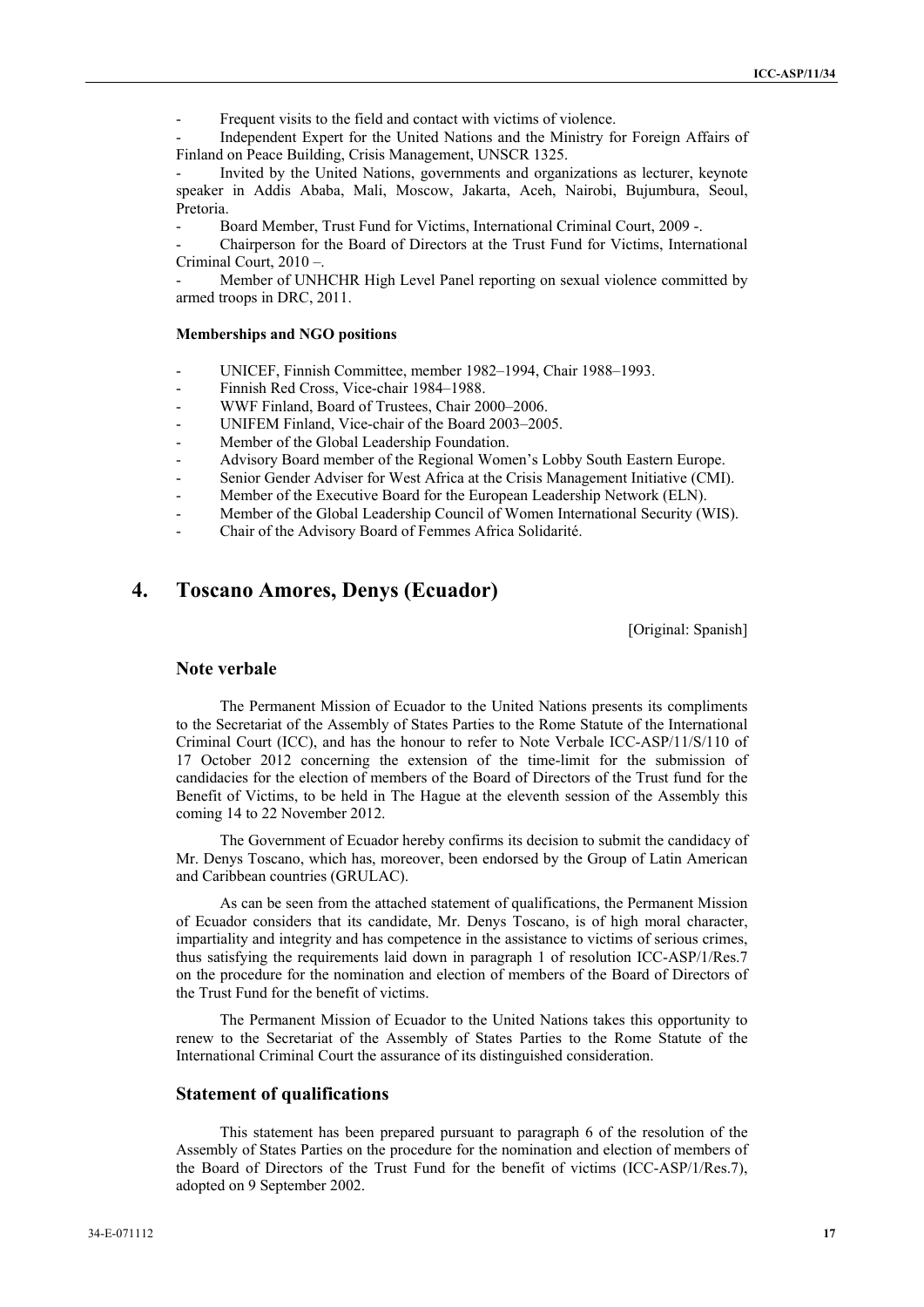The training and experience of Mr. Denys Toscano, a career diplomat with Ecuador's Foreign Service, show that he fully satisfies the criteria laid down in paragaraph 1 of the above resolution, inasmuch as he is of high moral character, impartiality and integrity and has competence in the assistance to victims of serious crimes.

There follows a summary of Mr. Denys Toscano's curriculum vitae:

## **Education:**

- Doctorate in jurisprudence, Ecuador Central University.
- Qualified as lawyer, Ecuador Central University.
- Further degree (*Licencia*) in political and social sciences, Ecuador Central University.
- Master's degree in external trade and international finance, University of Barcelona, Spain.
- Diploma in international economics and external trade, University of Barcelona, Spain.
- Diploma in economics. San Francisco University, Quito.
- Diploma in development law, specializing in international economic negotiations, International Development Law Organisation (IDLO), Rome, Italy.

#### **Professional experience:**

| 1988-2003           | New York: Member of Ecuador's Mission to the United Nations.<br>Responsibility within the Security Council and the Committees of<br>the General Assembly for economic, budgetary and administrative<br>matters, as well as decolonization and other special subjects. |
|---------------------|-----------------------------------------------------------------------------------------------------------------------------------------------------------------------------------------------------------------------------------------------------------------------|
| Jan. 2001-Dec. 2003 | New York: Vice-President, Executive Board of the United Nations<br>Development Programme (PNUD/FNUAP).                                                                                                                                                                |
| Dec. 2005-July 2006 | Quito: Director-General for Integration, Ministry of Foreign<br>Affairs.                                                                                                                                                                                              |
| Nov. 2005-Aug. 2006 | Quito: Director-General for Multilateral Policy and International<br>Organizations, Ministry of Foreign Affairs.                                                                                                                                                      |
| October 2008:       | Mexico City: <i>Rapporteur</i> for the First Ministerial Meeting on<br>Public Security in the Americas.                                                                                                                                                               |
| Aug. 2006-Jan. 2008 | Consul-General of Ecuador, Milan, Italy.                                                                                                                                                                                                                              |
| Jan. 2008-May 2012  | Washington: Alternate Representative of Ecuador<br>the<br>to<br>Organization of American States.                                                                                                                                                                      |
| Since May 2012      | Director, Inter-American System of Human Rights.                                                                                                                                                                                                                      |

# **5. Vīķe-Freiberga, Vaira (Latvia)**

[Original: English]

## **Note verbale**

The Ministry of Foreign Affairs of the Republic of Latvia presents its compliments to the Secretariat of the Assembly of States Parties to the Rome Statute of the International Criminal Court and has the honor to inform about the decision of the Government of the Republic of Latvia to present the candidacy of Prof. Dr. Vaira Vīķe-Freiberga, for reelection (term 2013-2015) as a member of the Board of Directors of the Trust Fund for the